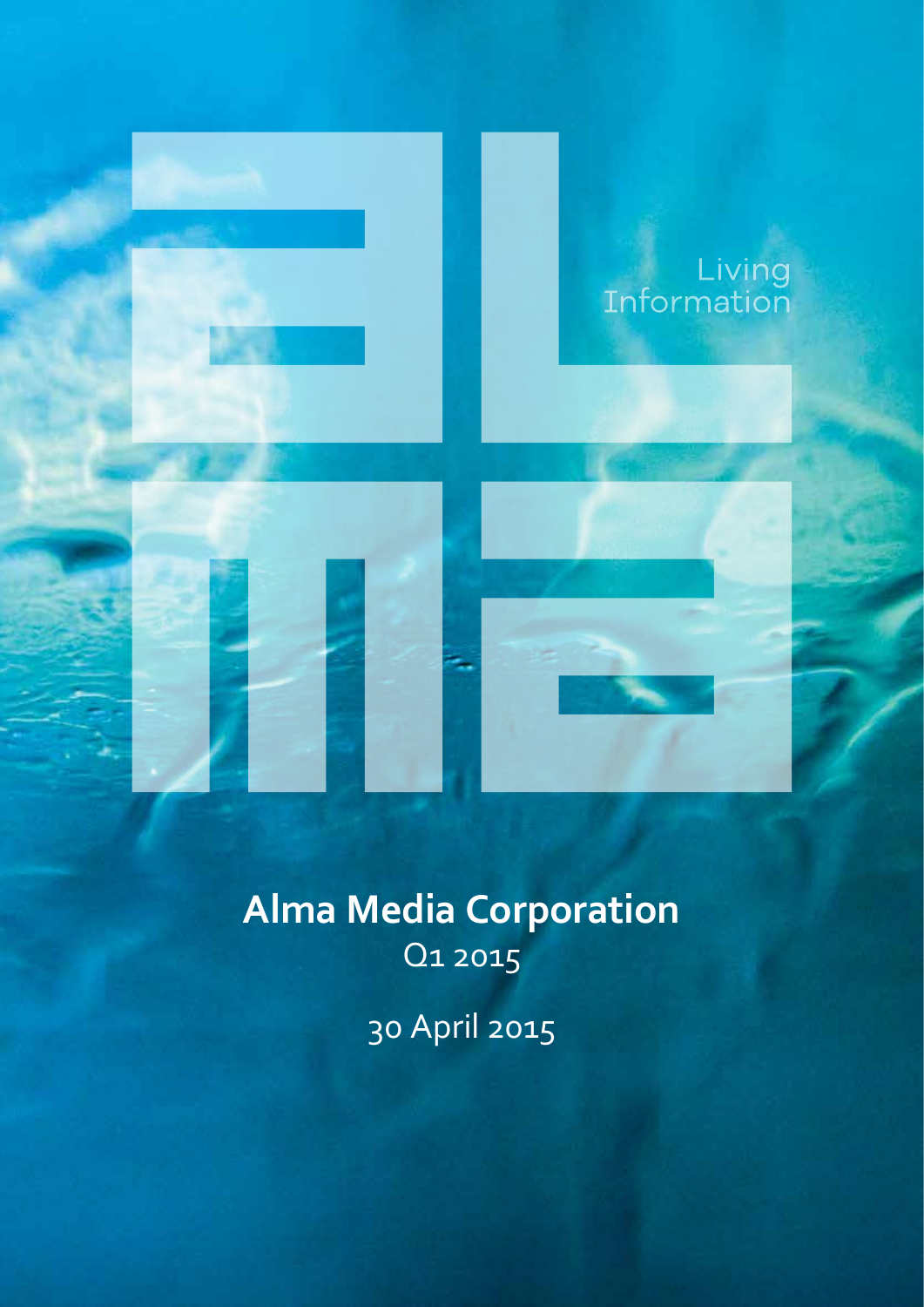Alma Media's Interim Report January–March 2015:

#### REVENUE AND OPERATING PROFIT DECREASED AS EXPECTED, THE STRONG GROWTH OF INTERNATIONAL BUSINESS OPERATIONS CONTINUED

#### **Financial performance January–March 2015:**

- Revenue was MEUR 71.9 (72.7), down 1.1%.
- Online sales increased by 0.3% to MEUR 23.8 (23.7).
- EBITDA (Earnings before interest, taxes, depreciation and amortisation) excluding non-recurring items MEUR 5.3 (6.1), down 12.2%.
- EBITDA was MEUR 6.1 (6.8), down 10.6%.
- Operating profit excluding non-recurring items was MEUR 1.9 (2.5), or 2.7% (3.4%) of revenue, down 22.6%.
- Operating profit MEUR 2.7 (3.2) or 3.7% (4.4%) of revenue, down 16.9%.
- Profit for the period was MEUR 1.8 (2.2), down 14.7%.
- The operating profit for January–March includes non-recurring items of MEUR 0.8 (0.7).
- Earnings per share EUR 0.02 (0.02).

| <b>KEY FIGURES</b>                             | 2015           | 2014           | Change |         | 2014      |
|------------------------------------------------|----------------|----------------|--------|---------|-----------|
| <b>MEUR</b>                                    | Q <sub>1</sub> | Q <sub>1</sub> |        | %       | $Q1 - Q4$ |
| Revenue                                        | 71.9           | 72.7           | $-0.8$ | $-1.1$  | 295.4     |
| Content revenue                                | 26.0           | 27.4           | $-1.4$ | $-5.1$  | 110.1     |
| Content revenue, print                         | 24.5           | 26.1           | $-1.6$ | $-6.0$  | 104.6     |
| Content revenue, online                        | 1.4            | 1.3            | 0.2    | 14.7    | 5.6       |
| Advertising revenue                            | 35.2           | 35.1           | 0.1    | 0.2     | 146.4     |
| Advertising revenue, print                     | 16.7           | 16.9           | $-0.2$ | $-1.3$  | 73.7      |
| Advertising revenue, online                    | 18.4           | 18.1           | 0.4    | 2.1     | 72.7      |
| Service revenue                                | 10.8           | 10.2           | 0.5    | 5.2     | 38.8      |
| Total expenses excluding non-recurring items   | 70.0           | 70.4           | $-0.3$ | $-0.5$  | 274.6     |
| EBITDA excluding non-recurring items           | 5.3            | 6.1            | $-0.7$ | $-12.2$ | 35.1      |
| <b>EBITDA</b>                                  | 6.1            | 6.8            | $-0.7$ | $-10.6$ | 36.4      |
| Operating profit excluding non-recurring items | 1.9            | 2.5            | $-0.6$ | $-22.6$ | 21.4      |
| % of revenue                                   | 2.7            | 3.4            |        |         | 7.2       |
| Operating profit (loss)                        | 2.7            | 3.2            | $-0.5$ | $-16.9$ | 20.7      |
| % of revenue                                   | 3.7            | 4.4            |        |         | 7.0       |
| Profit for the period                          | 1.8            | 2.2            | $-0.3$ | $-14.7$ | 15.7      |
| Earnings per share, EUR (basic)                | 0.02           | 0.02           | 0.00   | $-20.0$ | 0.19      |
| Earnings per share, EUR (diluted)              | 0.02           | 0.02           | 0.00   | $-20.0$ | 0.19      |
|                                                |                |                |        |         |           |
| Online sales                                   | 23.8           | 23.7           | 0.1    | 0.3     | 94.5      |
| Online sales, % of revenue                     | 33.1           | 32.6           |        |         | 32.0      |

#### **Outlook for 2015:**

Low interest rates, a weaker euro and lower oil price improve the chances for growth in the long run. However, in 2015, economic growth is still expected to remain weak in Europe and, in particular, in Finland. The weak overall economic growth has an impact on advertising volume, which is not expected to increase in Finland in 2015.

In the first half of 2015, Alma Media expects its revenue and operating profit excluding non-recurring items to decrease from the 2014 level. The revenue for the first half of 2014 was MEUR 148.4, and operating profit excluding non-recurring items MEUR 8.8.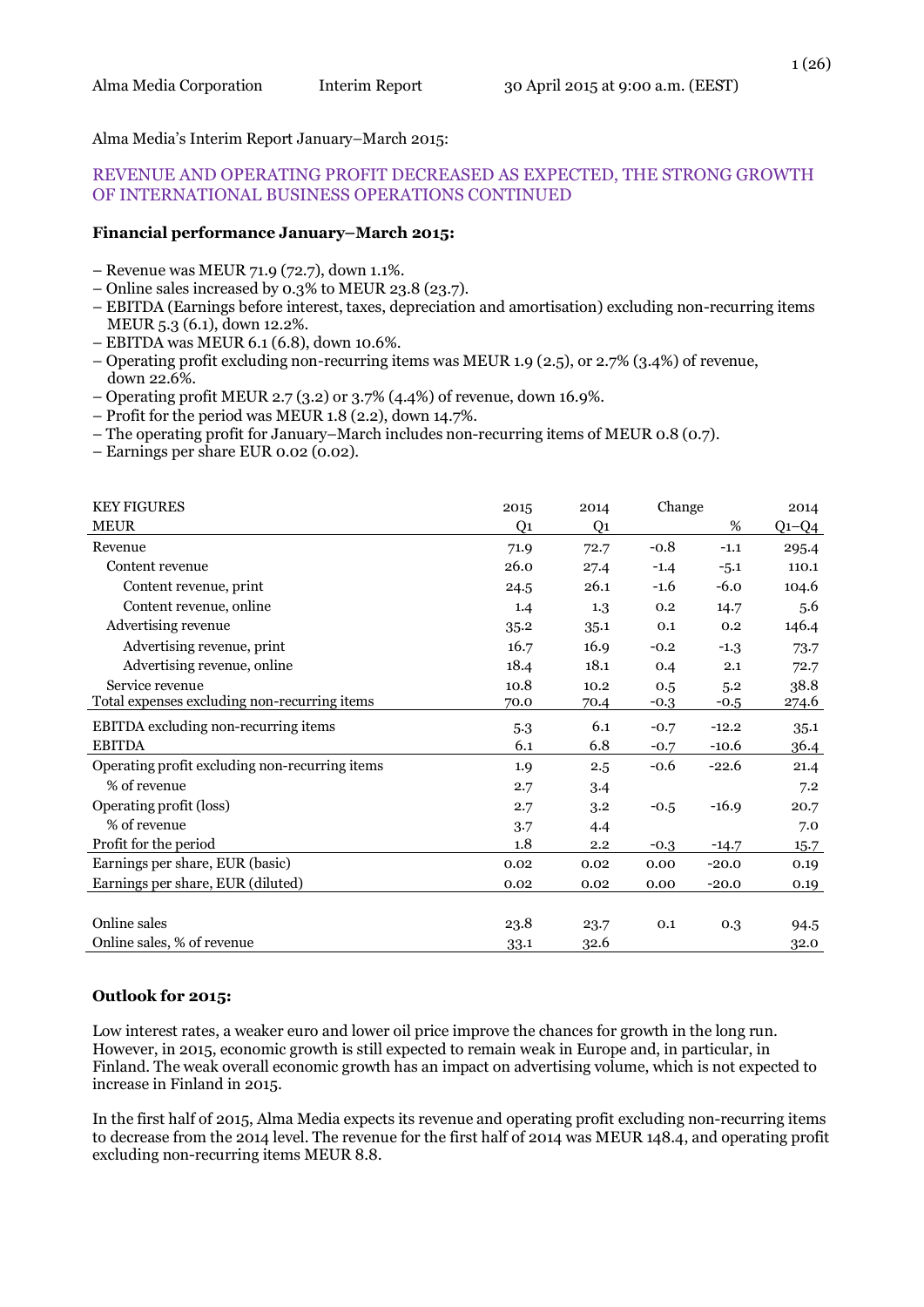#### **Kai Telanne, President and CEO:**

The first quarter of 2015 was another subdued period for the media industry. The weak economic situation and the poor development of the Finnish advertising market had a negative impact on the business operations of media companies. According to TNS Media Intelligence, advertising volume decreased in Finland in the first quarter by 2.8% year-on-year.

Alma Media's first quarter revenue remained almost at the previous year's level. The recruitment service business continued to see strong growth in Eastern Central Europe. In the first quarter of 2015, recruitment business outside Finland grew by more than 18%.

Alma Media's revenue from domestic business operations declined due to the general economic situation in Finland. The difficult market situation weighed down the result of businesses such as IL-Media and domestic digital services. However, the Financial Media and Business Services segment's performance showed positive development. Digital content revenue increased in that segment by 14.5% and partly covered the decline in content revenue for print media. Kauppalehti saw its visitor numbers increase after a content renewal implemented in January 2015. The segment's print and online advertising sales also grew, with sales performance being particularly positive in March.

At the beginning of 2015, Alma Media acquired the entire share capital of JM Tieto Oy, which builds marketing and sales concepts for B2B companies. The acquisition strengthens Alma Media's information service business and supports the company's strategy of expanding its media business towards a greater emphasis on services.

In the first quarter, Alma Media implemented structural reforms in order to improve the profitability of the publishing business. The company sold its newspaper business in Kainuu to SLP Kustannus Oy in March. Alma Media is also planning to implement significant changes in the production of its two daily newspapers published in Lapland, namely Lapin Kansa and Pohjolan Sanomat.

In response to changes in the media sector, Alma Media has implemented a significant structural transformation in recent years that has led to the digital business growing to account for a third of its revenue. At the same time, the company has become more international through acquisitions. Faced with ongoing uncertainty in its business environment, Alma Media will continue to focus on renewal and invest in new digital business operations. Alma Media wants to be a digital trailblazer in its industry and to continue the implementation of its long-term growth strategy to increase its digital business.

For more information, please contact: Kai Telanne, President and CEO, telephone +358 10 665 3500 Juha Nuutinen, CFO, telephone +358 10 665 3873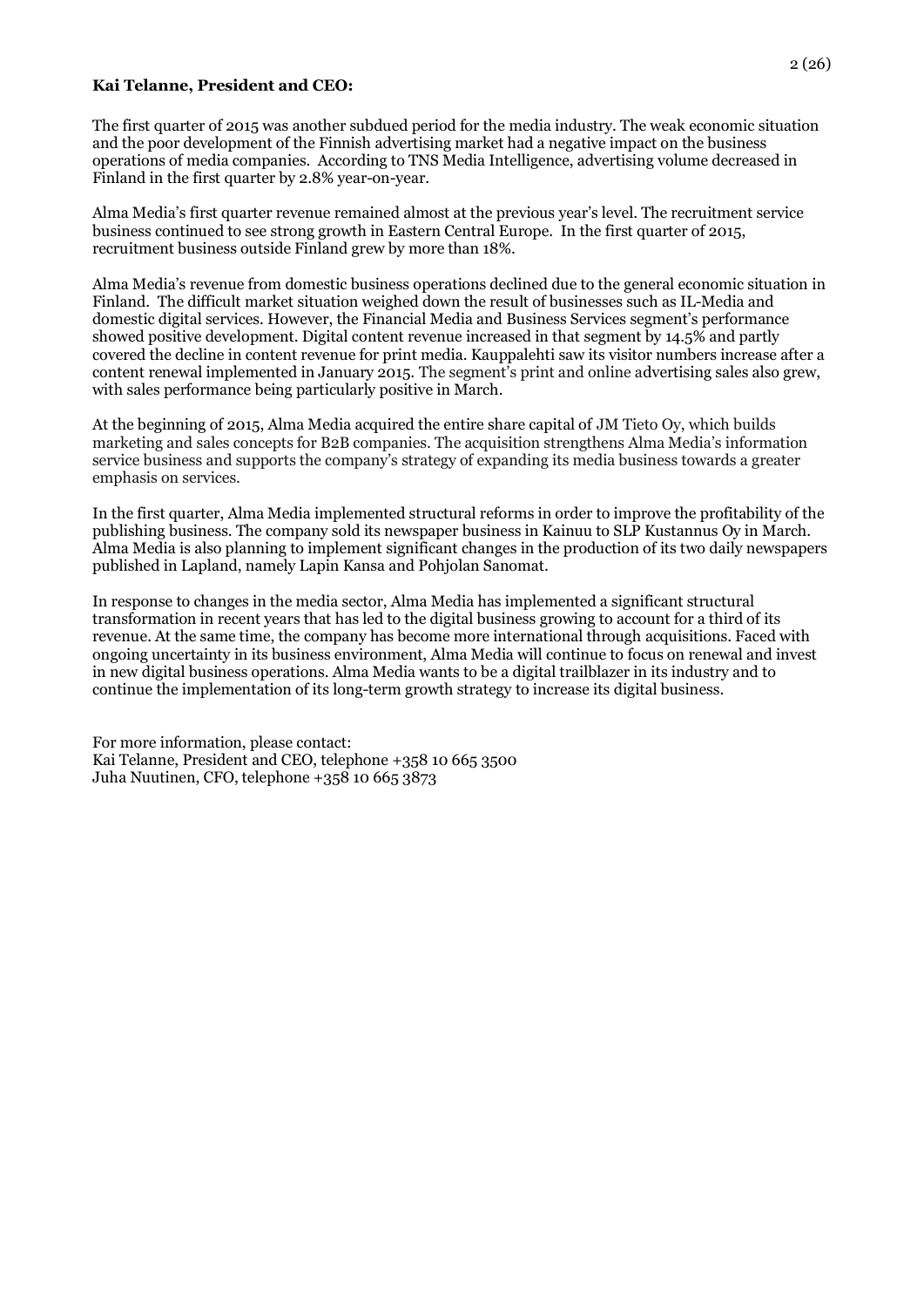# ALMA MEDIA GROUP INTERIM REPORT 1 JANUARY – 31 MARCH 2015

The descriptive part of this review focuses on the result for January–March 2015. The figures are compared in accordance with the International Financial Reporting Standards (IFRS) with those of the corresponding period in 2014, unless otherwise stated. The figures in the tables are independently rounded.

| <b>KEY FIGURES</b>                                                          | 2015           | 2014           | Change  | 2014    |
|-----------------------------------------------------------------------------|----------------|----------------|---------|---------|
| <b>MEUR</b>                                                                 | Q <sub>1</sub> | Q <sub>1</sub> | %       | $Q1-Q4$ |
| Revenue                                                                     | 71.9           | 72.7           | $-1.1$  | 295.4   |
| Total expenses excluding non-recurring items                                | 70.0           | 70.4           | $-0.5$  | 274.6   |
| EBITDA excluding non-recurring items                                        | 5.3            | 6.1            | $-12.2$ | 35.1    |
| <b>EBITDA</b>                                                               | 6.1            | 6.8            | $-10.6$ | 36.4    |
| Operating profit excluding non-recurring items                              | 1.9            | 2.5            | $-22.6$ | 21.4    |
| % of revenue                                                                | 2.7            | 3.4            |         | 7.2     |
| Operating profit (loss)                                                     | 2.7            | 3.2            | $-16.9$ | 20.7    |
| % of revenue                                                                | 3.7            | 4.4            |         | 7.0     |
| Profit before tax                                                           | 2.1            | 2.7            | $-19.7$ | 19.7    |
| Profit for the period                                                       | 1.8            | $2.2\,$        | $-14.7$ | 15.7    |
| Return on Equity/ROE (Annual)*                                              | 7.5            | 9.9            | $-24.2$ | 16.4    |
| Return on Investment/ROI (Annual)*                                          | 5.5            | 5.9            | $-7.0$  | 9.7     |
| Net financial expenses                                                      | 0.6            | 0.7            | 15.8    | 2.7     |
| Net financial expenses, % of revenue                                        | 0.8            | 0.9            |         | 0.9     |
| Balance sheet total                                                         | 267.4          | 272.6          | $-1.9$  | 256.1   |
| Capital expenditure                                                         | 7.2            | 9.4            | $-23.7$ | 14.4    |
| Capital expenditure, % of revenue                                           | 10.0           | 13.0           |         | 4.9     |
| Equity ratio, %                                                             | 39.4           | 36.8           | 7.0     | 42.6    |
| Gearing, %                                                                  | 70.0           | 89.9           | $-22.1$ | 68.5    |
| Interest-bearing net debt                                                   | 67.8           | 82.1           | $-17.4$ | 71.1    |
| Interest-bearing liabilities                                                | 84.5           | 95.9           | $-11.9$ | 83.0    |
| Non-interest-bearing liabilities                                            | 86.1           | 85.4           | 0.8     | 69.4    |
| Average no. of employees, calculated as full-time employees, excl. delivery |                |                |         |         |
| staff                                                                       | 1,739          | 1,853          | $-6.2$  | 1,828   |
| Average no. of delivery staff                                               | 954            | 968            | $-1.5$  | 985     |
|                                                                             |                |                |         |         |
| Share indicators                                                            |                |                |         |         |
| Earnings per share, EUR (basic)                                             | 0.02           | 0.02           | $-20.0$ | 0.19    |
| Earnings per share, EUR (diluted)                                           | 0.02           | 0.02           | $-20.0$ | 0.19    |
| Cash flow from operating activities/share, EUR                              | 0.20           | 0.22           | $-11.1$ | 0.35    |
| Shareholders' equity per share, EUR                                         | 1.08           | 1.02           | 5.5     | 1.17    |
| Dividend per share, EUR                                                     |                |                |         | 0.12    |
| Effective dividend yield, %                                                 |                |                |         | 4.4     |
| P/E Ratio                                                                   |                |                |         | 14.6    |
| Market capitalisation                                                       | 216.6          | 209.9          | 3.2     | 207.6   |
|                                                                             |                |                |         |         |
| Average no. of shares                                                       |                |                |         |         |
| $(1,000 \text{ shares})$                                                    |                |                |         |         |
| - basic                                                                     | 75,487         | 75,487         |         | 75,487  |
| - diluted                                                                   | 75,487         | 75,487         |         | 75,487  |
| No. of shares at the end of the period                                      |                |                |         |         |
| $(1,000 \text{ shares})$                                                    | 75,487         | 75,487         |         | 75,487  |

\*) *See Accounting Principles of the Interim Report.*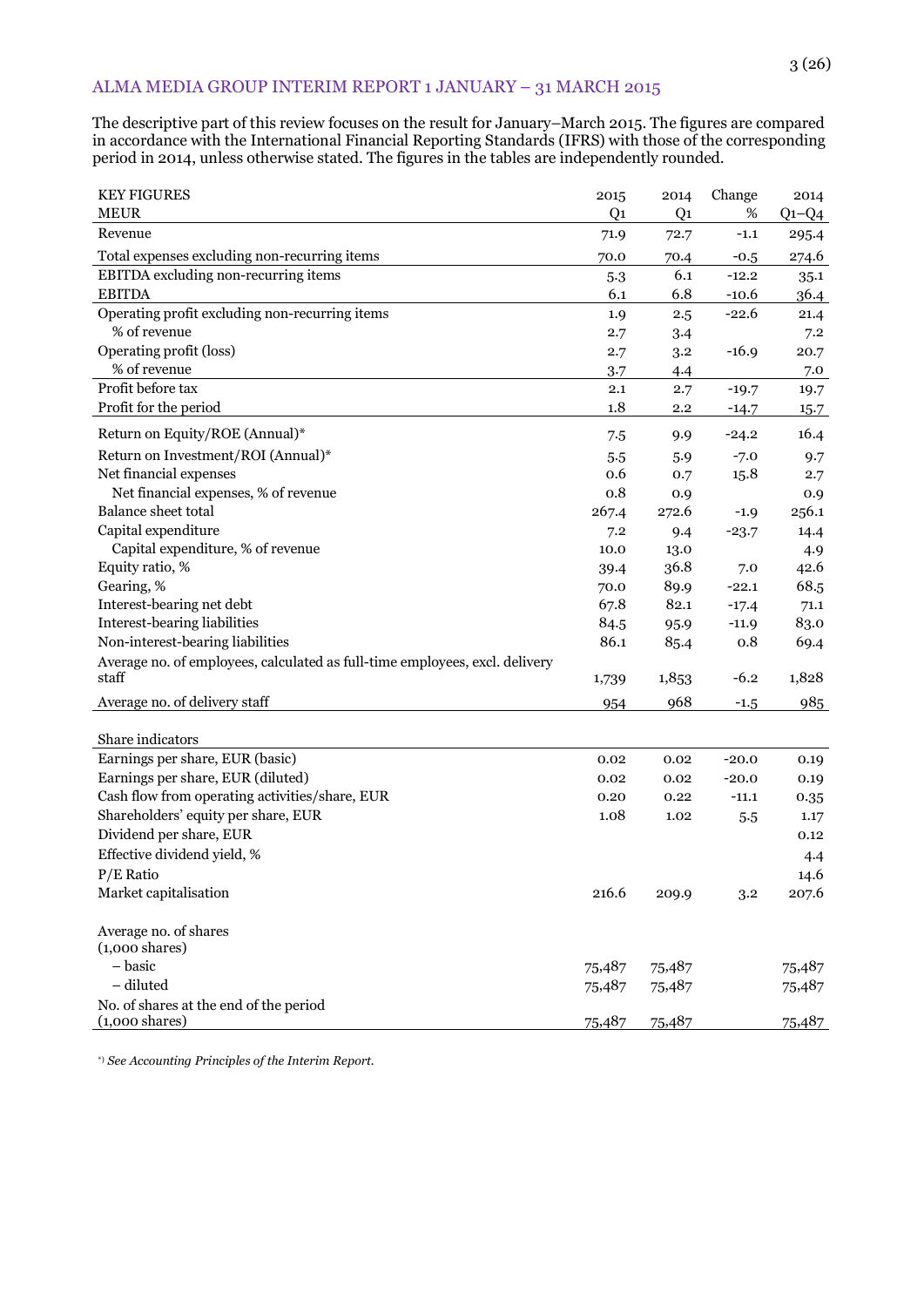#### **Strategy and related activities during the review period**

The cornerstones of the strategy are multi-channel content, marketing and advertising solutions, digital services and improving resources and competencies.

The development of multi-channel content during the first quarter included Aamulehti's launch of *Hetki ("Moment")*, the company's first digital afternoon edition. In concise form, it provides subscribers with the day's most significant news, interesting topics of discussion and tips for the evening. IL-Media continued to focus on lifestyle content and launched a new food service, Pippuri.fi, in January. Moreover, Kauppalehti renewed the content, visual appearance and technology of its online service.

In the area of marketing and advertising solutions, Alma Media launched new programmatic buying channels for advertisers. The new channels enhance digital advertising buying processes and efficiency. Alma Media's media also adopted TNS Metrix's new measurement method for monitoring visitor numbers in online media. The change gives media more reliable data on their visitor numbers. The development of the new measurement method was a joint effort between Alma Media and Finland's other major media companies: Sanoma Media Finland, Yleisradio and MTV.

Digital service development in the first quarter included the launch of a new salary tool, Palkkadata, for employers and jobseekers by the jobseeking service Monster. The tool gives people in the Finnish job market the opportunity to compare their pay, or expected pay, with other people who have similar jobs. In March, Alma Media also made changes to its Meedio.fi marketing service targeted at small and mediumsized enterprises as well as consumers. Going forward, the focus of Meedio.fi will be on bringing special offers, such as those typically seen in print media, together in a single online service.

Alma Media acquired the entire share capital of JM Tieto Oy in the first quarter. Prior to the acquisition, Alma Media held a 20% stake in the company. JM Tieto specialises in building marketing and sales concepts for B2B companies. Its offering combines register and analytics services and new business acquisition services in addition to CRM and marketing technologies. JM Tieto's expertise will also provide added value for other functions in the Financial Media and Business Services segment, such as Alma 360's custom media solutions and Kauppalehti's media sales. JM Tieto will be reorganised to form part of Kauppalehti Information Services' operations in spring 2015.

Alma Media strengthened its digital growth prospects by joining the first round of the acceleration programme Star-Tap focused on digital service innovations. The goal of the programme is to intensify the industry's collaboration with innovative growth companies. The Star-Tap programme has been developed to meet the demands of both major companies and growth companies. Collaboration with growth companies offers Alma Media new opportunities for fast and agile progress in digital growth.

Alma Media also implemented structural reforms in order to improve the profitability of the publishing business. The company sold its newspaper business in Kainuu to SLP Kustannus Oy in March. The divestment saw the regional newspaper Kainuun Sanomat, the town paper Koti-Kajaani and three subscription-based local papers transferred to the subsidiary of Suomalainen Lehtipaino Oy. Alma Media is also planning to implement significant changes in the production of its two daily newspapers published in Lapland, namely Lapin Kansa and Pohjolan Sanomat. According to the plan, the two newspapers' editorial staffs, media sales and production would be consolidated so that, beginning from June 2015, Alma Media would be publishing one 6-day newspaper, Lapin Kansa, in Lapland. It would have another edition, with partly different contents, called Pohjolan Sanomat, distributed in the Kemi–Tornio region. At the same time, the online and mobile services of these newspapers would be revamped.

In the first quarter, major Finnish newspaper publishers established Jakeluyhtiö Suomi, a new delivery enterprise that will be in charge of national sales and customer service for their delivery operations. It will also develop the cooperation and logistics of the companies' delivery operations. The founding partners of the new company are Alma Media's printing and distribution company Alma Manu Ltd, Sanoma Media Finland, Keskisuomalainen Oyj, Kaleva Oy, TS Group, Kaakon Viestintä Oy and Esan Kirjapaino Oy.

## **Domestic market conditions**

According to TNS Media Intelligence, total advertising volume decreased by 2.8% (decreased by 4.8%) in the first quarter. Advertising in city papers and newspapers declined by 6.2% (declined by 10.8%) but increased in online media by 6.1% (increased by 12.5%) from the comparison period. In terms of volume, the total market for afternoon papers declined by 12.1% (declined by 9.7%) in the first quarter of 2015.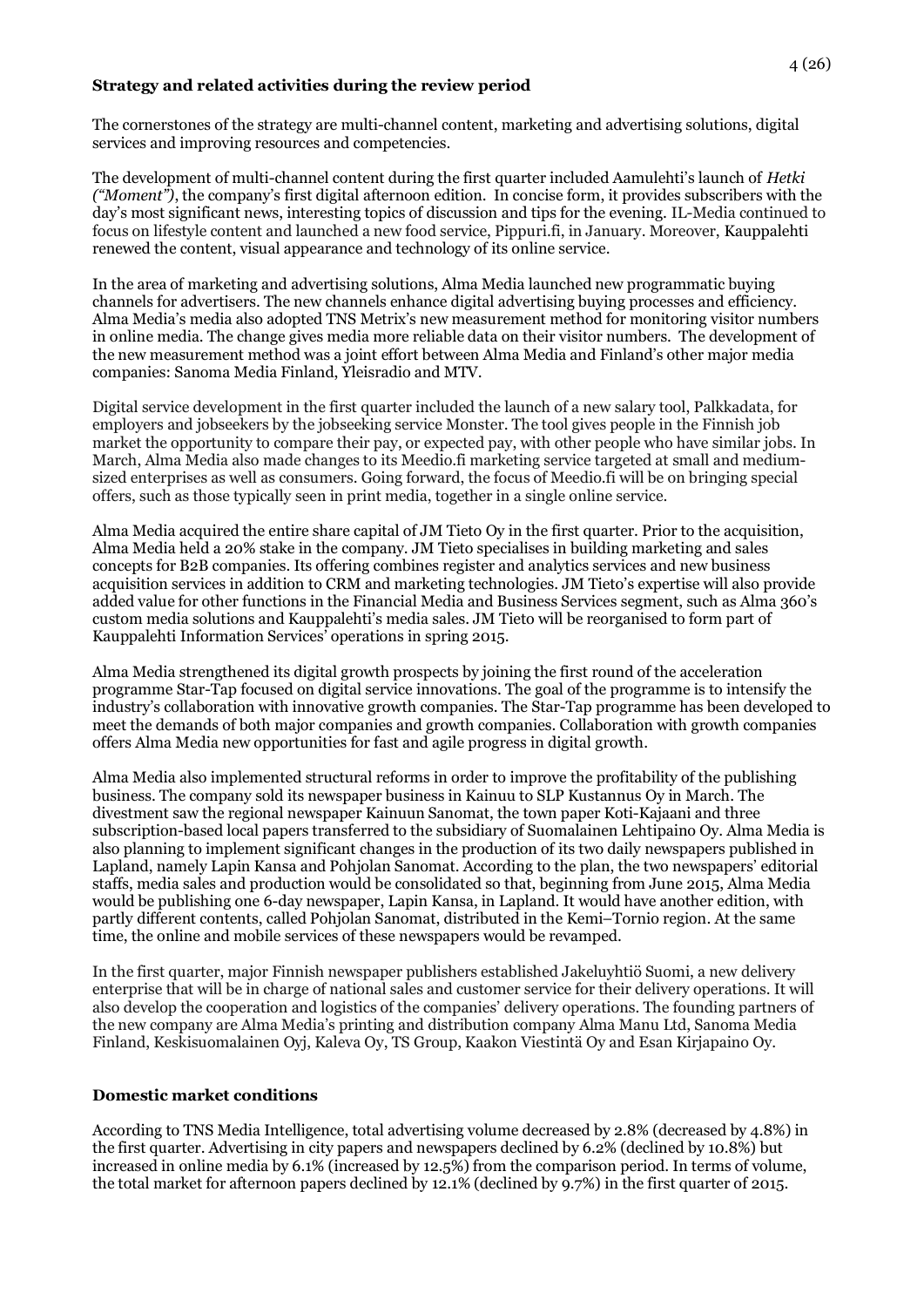#### **Changes in Group structure in 2015**

Alma Media acquired the entire share capital of JM Tieto Oy, implemented as a business combination achieved in stages. Prior to the acquisition, Alma Media held a 20% stake in the company. JM Tieto Oy specialises in improving the effectiveness of B2B sales, with a focus on marketing information and its utilisation. JM Tieto will be reorganised to form part of Kauppalehti Information Services' operations in spring 2015.

Alma Media's newspaper business in Kainuu was transferred to a new owner, SLP Kustannus Oy. The divestment saw the regional newspaper Kainuun Sanomat, the town paper Koti-Kajaani and three subscription-based local papers transferred to the subsidiary of Suomalainen Lehtipaino Oy. The transaction does not affect Alma Media's result for the first quarter of 2015. The parties have agreed not to publish the price of the acquisition.

## **Group revenue and result for January–March 2015**

Revenue declined by 1.1% to MEUR 71.9 (72.7) in the first quarter.

Content revenue declined by 5.1% to MEUR 26.0 (27.4). The year-on-year decline was due to the decrease in print media circulations. The increase in content revenue from digital distribution channels was not sufficient to cover the decline in print media content revenue.

Revenue from advertising sales increased by 0.2% to MEUR 35.2 (35.1). Advertising sales for print media decreased by 1.3% from the comparison period to MEUR 16.7 (16.9). Online advertising sales increased by 2.1% to MEUR 18.4 (18.1).

Service revenue totalled MEUR 10.8 (10.2). Service revenue includes items such as Kauppalehti Information Services, the operations of the custom publishing house Alma 360 and E-kontakti and the printing and distribution services sold to customers outside the Group by Alma Manu.

Total expenses decreased in the first quarter by MEUR 0.3, or 0.4%, to MEUR 70.1 (70.4). Depreciation and impairment included in the total expenses amounted to MEUR 3.4 (3.6).

Operating profit excluding non-recurring items was MEUR 1.9 (2.5), or 2.7% (3.4%) of revenue. Operating profit was MEUR 2.7 (3.2), or 3.7% (4.4%) of revenue. The operating profit includes net non-recurring items in the amount of MEUR 0.8 (0.7).

The result for January–March 2015 was MEUR 1.8 (2.2), and the result excluding non-recurring items was MEUR 1.1 (1.4).

## **Business segments**

The reporting segments of Alma Media are Digital Consumer Services, Financial Media and Business Services, National Consumer Media and Regional Media. Centralised services produced by the Group's parent company and centralised digital support services for the entire Group are reported outside segment reporting.

The Group has five operating segments as shown in the table below. The operating segments that produce similar products and services are combined into reportable segments due to their uniform profitability and other characteristics.

| <b>REPORTABLE SEGMENT:</b>          | <b>OPERATING SEGMENT:</b>    |
|-------------------------------------|------------------------------|
| Digital Consumer Services           | Marketplaces                 |
|                                     | Alma Diverso                 |
| <b>Financial Media and Business</b> | Financial Media and Business |
| <b>Services</b>                     | <b>Services</b>              |
| National Consumer Media             | National Consumer Media      |
| Regional Media                      | Regional Media               |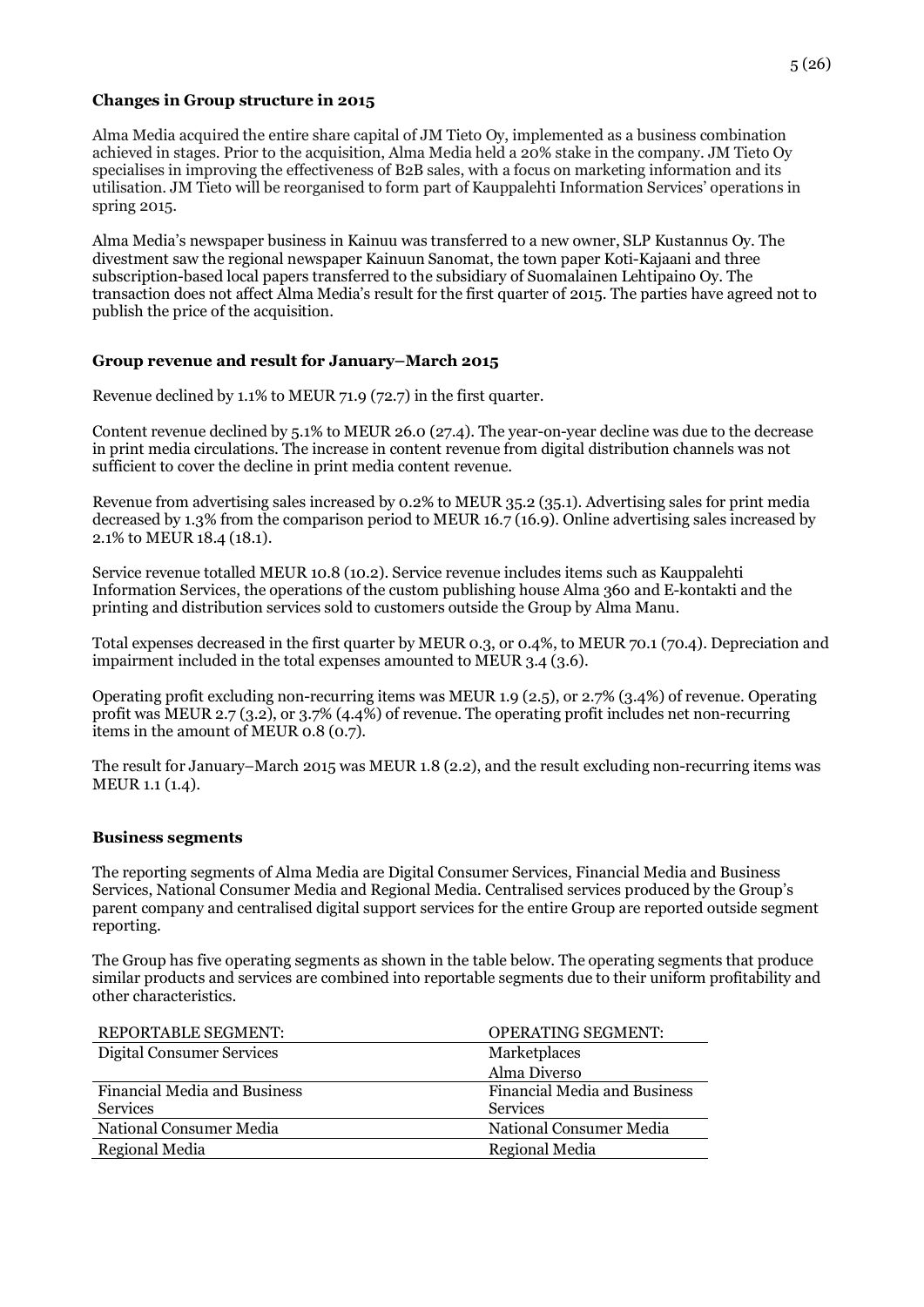# REVENUE AND OPERATING PROFIT/LOSS BY SEGMENT

| <b>REVENUE</b>                              | 2015           | 2014           | Change   | 2014      |
|---------------------------------------------|----------------|----------------|----------|-----------|
| <b>MEUR</b>                                 | Q <sub>1</sub> | Q <sub>1</sub> | %        | $Q_1-Q_4$ |
| <b>Digital Consumer Services</b>            |                |                |          |           |
| External                                    | 14.2           | 13.3           |          | 54.4      |
| Inter-segments                              | 0.3            | 0.3            |          | 1.4       |
| Digital Consumer Services total             | 14.5           | 13.6           | 6.7      | 55.8      |
|                                             |                |                |          |           |
| Financial Media and Business Services       |                |                |          |           |
| External                                    | 13.4           | 13.6           |          | 52.0      |
| Inter-segments                              | 0.4            | 0.2            |          | 1.1       |
| Financial Media and Business Services total | 13.8           | 13.7           | 0.3      | 53.0      |
|                                             |                |                |          |           |
| National Consumer Media                     |                |                |          |           |
| External                                    | 8.6            | 11.2           |          | 44.4      |
| Inter-segments                              | 1.3            | 0.3            |          | 2.5       |
| National Consumer Media total               | 9.9            | 11.5           | $-13.9$  | 46.9      |
|                                             |                |                |          |           |
| Regional Media                              |                |                |          |           |
| External                                    | 33.2           | 33.4           |          | 137.7     |
| Inter-segments                              | 1.7            | 1.7            |          | 7.5       |
| Regional Media total                        | 34.9           | 35.1           | $-0.7$   | 145.2     |
|                                             |                |                |          |           |
|                                             |                |                |          |           |
| Eliminations and non-allocated              | $-1.2$         | $-1.3$         |          | $-5.6$    |
| Total                                       | 71.9           | 72.7           | $-1.1$   | 295.4     |
|                                             |                |                |          |           |
|                                             |                |                |          |           |
| OPERATING PROFIT/LOSS                       | 2015           | 2014           | Change   | 2014      |
| MEUR <sup>*</sup>                           | Q1             | Q <sub>1</sub> | %        | $Q1-Q4$   |
| <b>Digital Consumer Services</b>            | 2.7            | 2.2            | 26.1     | 10.7      |
| Financial Media and Business Services       | 2.5            | 2.1            | 18.7     | 6.5       |
| National Consumer Media                     | $-0.3$         | 1.1            | $-127.6$ | 3.1       |
| Regional Media                              | 0.4            | 0.2            | 83.8     | 8.3       |
| Segments total                              | 5.3            | 5.6            | $-5.5$   | 28.6      |
| Non-allocated                               | $-2.6$         | $-2.4$         | $-9.8$   | $-7.9$    |
| Total                                       | 2.7            | 3.2            | $-16.9$  | 20.7      |

*\* Including non-recurring items.*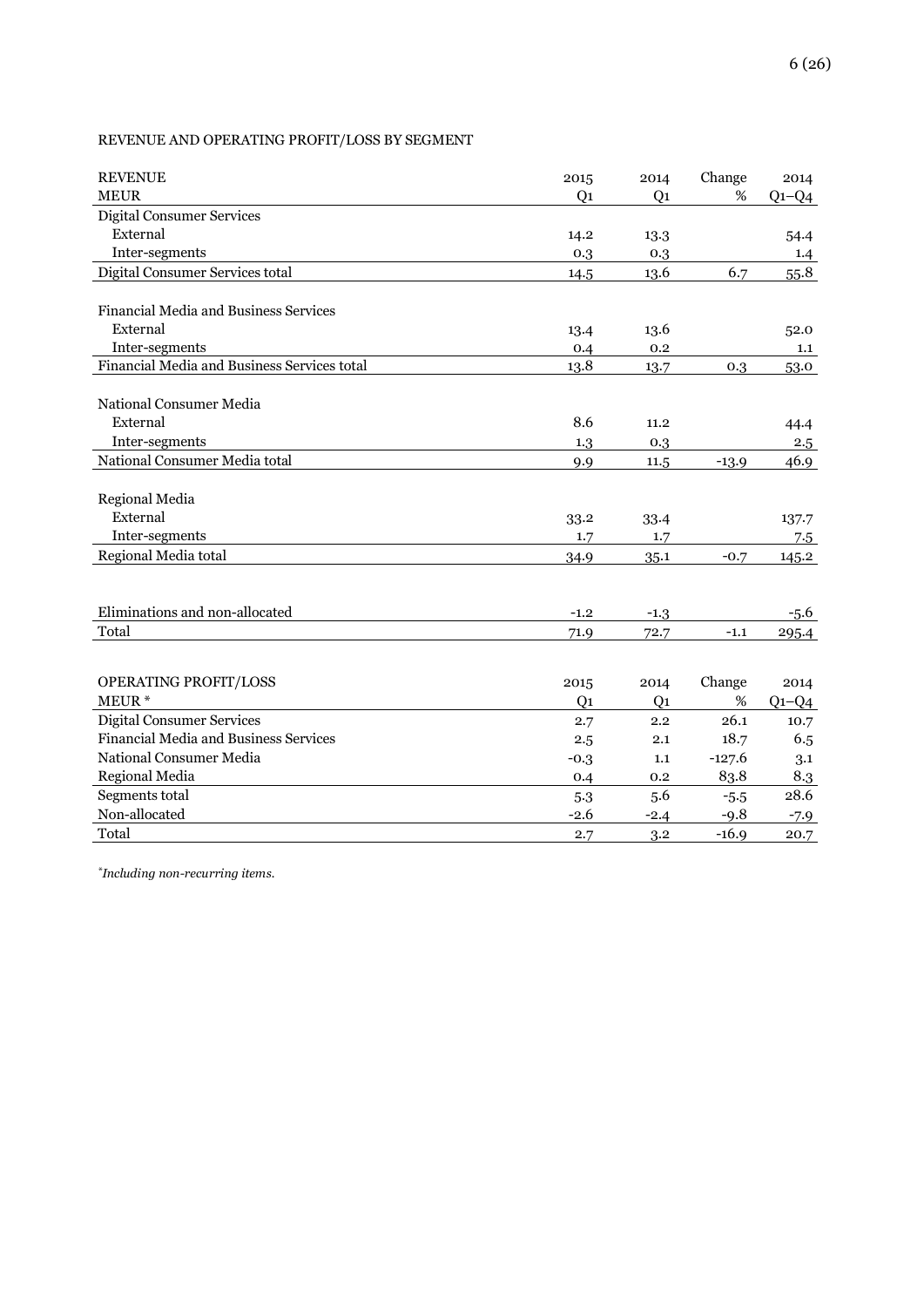#### **Digital Consumer Services**

The services of the Digital Consumer Services segment operating in Finland are Etuovi.com, Vuokraovi.com, Monster.fi, Autotalli.com, Telkku.com, Kotikokki.net, E-kontakti.fi and Meedio.fi. The services outside Finland are Jobs.cz, Prace.cz, Topjobs.sk, CV Online, Profesia.sk, MojPosao.net, Monster.hu, Monsterpolska.pl and Monster.cz.

| <b>KEY FIGURES</b>                                          | 2015  | 2014  | Change | 2014    |
|-------------------------------------------------------------|-------|-------|--------|---------|
| <b>MEUR</b>                                                 | Q1    | Q1    | %      | $Q1-Q4$ |
| Revenue                                                     | 14.5  | 13.6  | 6.7    | 55.8    |
| Operations in Finland                                       | 5.4   | 5.5   | $-2.2$ | 22.0    |
| Operations outside Finland                                  | 9.1   | 8.1   | 12.8   | 33.8    |
| Total expenses excluding non-recurring items                | 11.8  | 11.5  | 2.4    | 46.8    |
| <b>EBITDA</b> excluding non-recurring items                 | 4.1   | 3.5   | 16.0   | 14.8    |
| <b>EBITDA</b>                                               | 4.1   | 3.5   | 16.0   | 16.5    |
| Operating profit excluding non-recurring items              | 2.7   | 2.2   | 26.1   | 9.2     |
| % of revenue                                                | 18.8  | 15.9  |        | 16.4    |
| Operating profit                                            | 2.7   | 2.2   | 26.1   | 10.7    |
| % of revenue                                                | 18.8  | 15.9  |        | 19.2    |
| Average no. of employees, calculated as full-time employees | 505   | 478   | 5.6    | 491     |
| Online sales                                                | 14.5  | 13.6  | 6.7    | 55.8    |
| Online sales, % of revenue                                  | 100.0 | 100.0 |        | 100.0   |
|                                                             |       |       |        |         |

| <b>OPERATIONAL KEY FIGURES</b>                                      | 2015  | 2014  | 2014        |
|---------------------------------------------------------------------|-------|-------|-------------|
|                                                                     | O1    | O1    | $Q_1 - Q_4$ |
| Online services, unique browsers, weekly, on average (thousands) *) |       |       |             |
| Etuovi.com                                                          | 615.9 | 532.4 | 533.8       |
| Autotalli.com                                                       | 128.7 | 126.4 | 111.8       |
| Monster.fi                                                          | 182.0 | 131.5 | 127.2       |
| Telkku.com                                                          | 816.7 | 790.2 | 735.5       |
| Kotikokki.net                                                       | 472.3 | 391.3 | 408.7       |
| Meedio.fi                                                           | 46.2  | 67.2  | 58.6        |

*\*) TNS Gallup changed the calculation method for browser metrics at the beginning of 2015. The figure was previously adjusted by an adjustment algorithm used to estimate factors such as the number of users who have removed the cookie used to count site visits. The use of the adjustment algorithm has now been discontinued and a raw figure is reported for browsers instead. Due to the change, these figures are not comparable with previously published data on browsers.*

## **January–March 2015**

The City24 business reported previously under this segment was divested in November 2014. The effect of the divested business was MEUR 0.4 on the segment's revenue and MEUR -0.1 on the segment's operating profit in the comparison period.

In the first quarter of 2015, revenue for the Digital Consumer Services segment increased by 6.7% to MEUR 14.5 (13.6). In total, revenue from the recruitment business increased by 14.6% during the review period and accounted for 73.3% (68.2%) of the segment's revenue in the first quarter of 2015. Domestic revenue declined by 2.2% primarily due to the weak market situation in Finland.

Total expenses during the review period excluding non-recurring items were MEUR 11.8 (11.5).

The Digital Consumer Services segment's operating profit was MEUR 2.7 (2.2). Operating profit was 18.8% (15.9%) of revenue. Profitability improved particularly in the recruitment business in the Czech Republic and Slovakia. The segment did not report non-recurring items during the review period.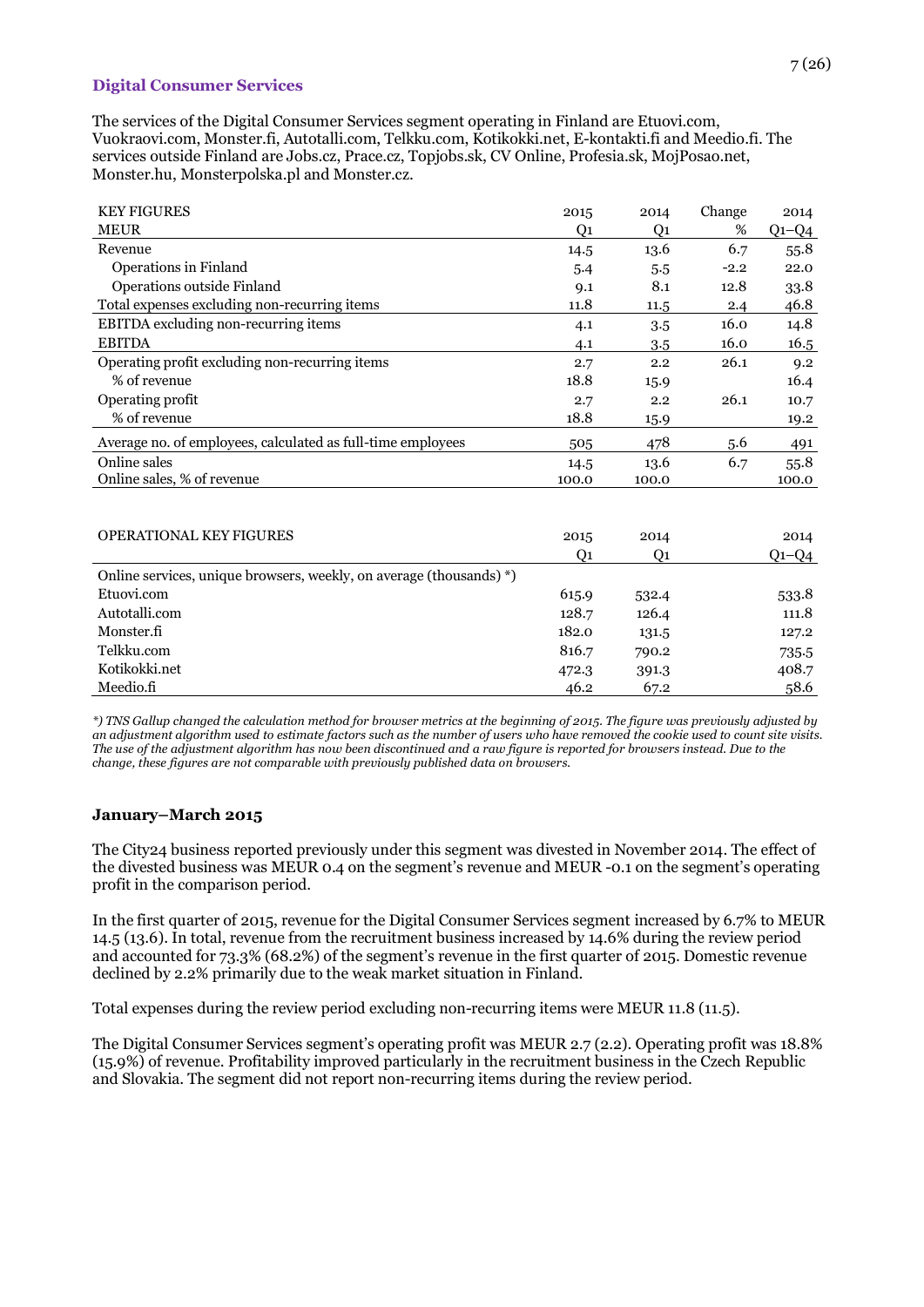#### **Financial Media and Business Services**

The Financial Media and Business Services segment specialises in the production of financial information as well as providing information and marketing solutions for businesses. Its best-known product is Finland's leading business paper, Kauppalehti. The segment also includes Kauppalehti Information Services, the business premises service provider Objektvision.se and the custom media house Alma 360.

| <b>KEY FIGURES</b>                                                                   | 2015    | 2014           | Change  | 2014         |
|--------------------------------------------------------------------------------------|---------|----------------|---------|--------------|
| <b>MEUR</b>                                                                          | Q1      | Q <sub>1</sub> | %       | $Q1 - Q4$    |
| Revenue                                                                              | 13.8    | 13.7           | 0.3     | 53.0         |
| Content revenue                                                                      | 4.0     | 4.0            | $-1.2$  | 16.2         |
| Advertising revenue                                                                  | 4.0     | 3.9            | 4.4     | 15.6         |
| Service revenue                                                                      | 5.8     | 5.9            | $-1.5$  | 21.2         |
| Total expenses excluding non-recurring items                                         | 11.9    | 12.4           | $-4.4$  | 46.4         |
| EBITDA excluding non-recurring items                                                 | 2.1     | 1.5            | 41.1    | 7.1          |
| <b>EBITDA</b>                                                                        | 2.7     | 2.3            | 20.0    | 7.3          |
| Operating profit excluding non-recurring items                                       | 1.9     | 1.4            | 41.3    | 6.7          |
| % of revenue                                                                         | 14.0    | 10.0           |         | 12.6         |
| Operating profit                                                                     | 2.5     | 2.1            | 18.7    | 6.5          |
| % of revenue                                                                         | 18.2    | 15.4           |         | 12.2         |
| Average no. of employees, calculated as full-time employees                          | 238     | 339            | $-29.8$ | 259          |
| Online sales                                                                         | 5.8     | 6.0            | $-3.2$  | 22.8         |
| Online sales, % of revenue                                                           | 42.2    | 43.8           |         | 43.0         |
|                                                                                      |         |                |         |              |
| <b>OPERATIONAL KEY FIGURES</b>                                                       | 2015    | 2014           |         | 2014         |
|                                                                                      | Q1      | Q <sub>1</sub> |         | $Q$ 1– $Q$ 4 |
| Online services, unique browsers, weekly, on average (thousands) *<br>Kauppalehti.fi | 1,011.8 | 799.9          |         | 772.9        |
|                                                                                      |         |                |         |              |
| Audited circulation (thousands)                                                      |         |                |         | $Q_1 - Q_4$  |
| Kauppalehti                                                                          |         |                |         | 50.7         |

*\*) TNS Gallup changed the calculation method for browser metrics at the beginning of 2015. The figure was previously adjusted by an adjustment algorithm used to estimate factors such as the number of users who have removed the cookie used to count site visits. The use of the adjustment algorithm has now been discontinued and a raw figure is reported for browsers instead. Due to the change, these figures are not comparable with previously published data on browsers.*

## **January–March 2015**

JM Tieto, spesialising in building marketing and sales concepts for B2B companies, was acquired in January 2015 and is reported under Kauppalehti Information Services. The effect of the acquisition was MEUR 0.8 on the segment's service revenue and MEUR 0.2 on the segment's profitability. The effect of the BNS business divested in February 2014 was MEUR 0.7 on the segment's service revenue and MEUR 0.1 on the segment's profitability in the comparison period.

Revenue for the Financial Media and Business Services segment increased by 0.3% to MEUR 13.8 (13.7). Online business accounted for 42.2% (43.8%) of the segment's revenue.

Content revenue for Financial Media and Business Services was MEUR 4.0 (4.0). Digital content revenue grew by 14.5% and the increase partly covered the decline in content revenue for print media. Kauppalehti saw growth in visitor numbers after a content renewal implemented in January.

Advertising sales in the first quarter amounted to MEUR 4.0 (3.9). Advertising sales in print media and online grew year-on-year, particularly due to favourable development in March.

The segment's service revenue amounted to MEUR 5.8 (5.9). Service revenue was weighed down by weaker revenue in the customer magazine and information service businesses.

The segment's total expenses excluding non-recurring items were MEUR 11.9 (12.4). Total expenses were reduced by cost savings measures implemented in the customer magazine business, which improved its profitability.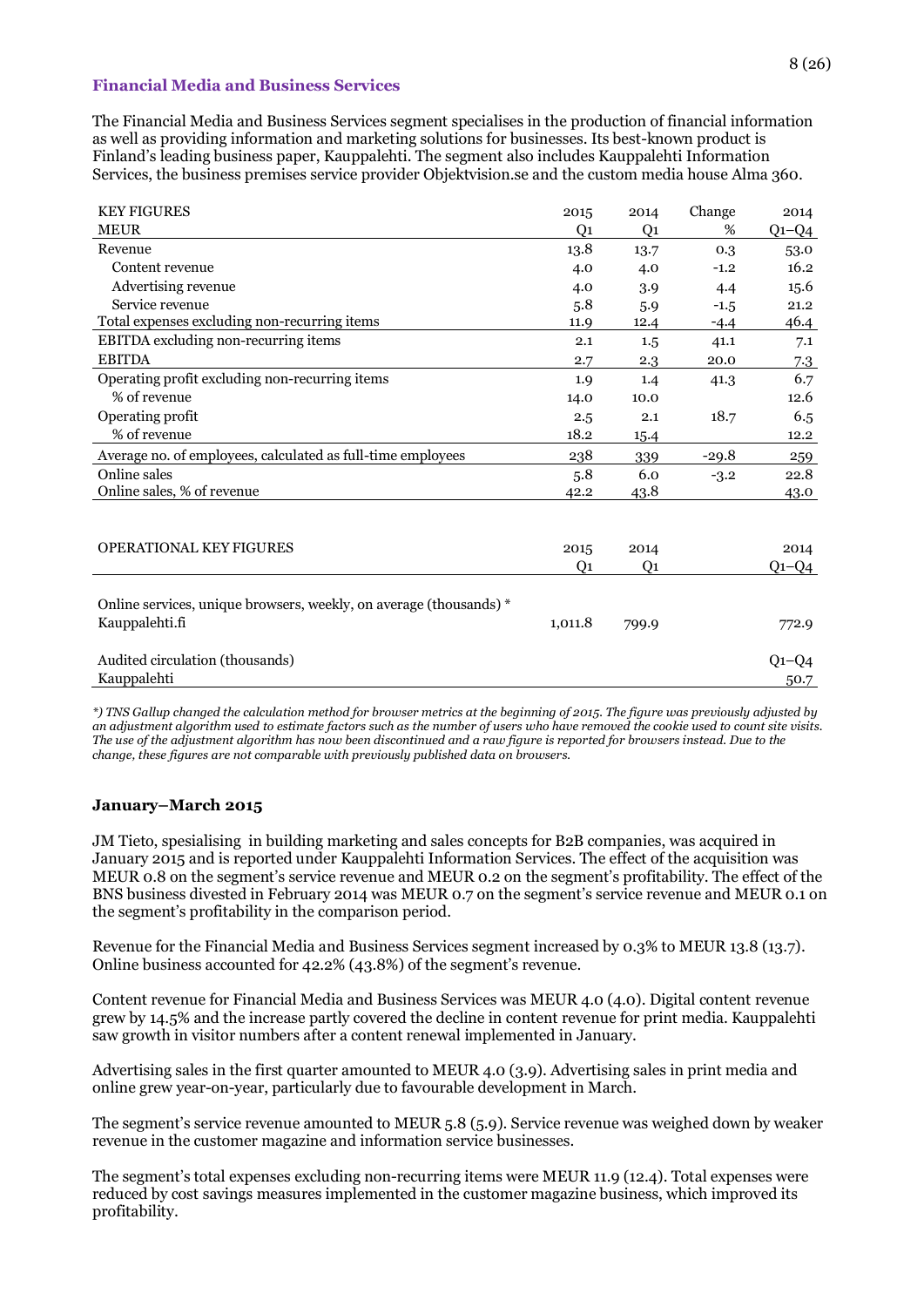Operating profit excluding non-recurring items for the Financial Media and Business Services segment was MEUR 1.9 (1.4) and operating profit MEUR 2.5 (2.1). Operating profit excluding non-recurring items was 14.0 (10.0) % of revenue. A sales gain of MEUR 0.6 related to the acquisition of JM Tieto, implemented in stages, was reported as a non-recurring item for the period.

## **National Consumer Media**

The National Consumer Media segment reports the various publishing services of IL-Media.

| <b>KEY FIGURES</b>                                          | 2015                  | 2014    | Change   | 2014        |
|-------------------------------------------------------------|-----------------------|---------|----------|-------------|
| <b>MEUR</b>                                                 | Q1                    | Q1      | %        | $Q_1 - Q_4$ |
| Revenue                                                     | 9.9                   | 11.5    | $-13.9$  | 46.9        |
| Content revenue                                             | 6.4                   | 6.9     | $-6.9$   | 28.5        |
| Advertising revenue                                         | 3.5                   | 4.6     | $-24.6$  | 18.4        |
| Total expenses excluding non-recurring items                | 10.2                  | 10.4    | $-1.5$   | 43.2        |
| EBITDA excluding non-recurring items                        | $-0.3$                | 1.2     | $-126.9$ | 3.8         |
| <b>EBITDA</b>                                               | $-0.3$                | 1,2     | $-126.9$ | 3.2         |
| Operating profit excluding non-recurring items              | $-0.3$                | 1.1     | $-127.6$ | 3.7         |
| % of revenue                                                | $-3.1$                | 9.8     |          | 7.8         |
| Operating profit                                            | $-0.3$                | 1.1     | $-127.6$ | 3.1         |
| % of revenue                                                | $-3.1$                | 9.8     |          | 6.6         |
| Average no. of employees, calculated as full-time employees | 148                   | 150     | $-1.4$   | 160         |
| Online sales                                                | 2.5                   | 3.4     | $-24.8$  | 12.7        |
| Online sales, % of revenue                                  | 25.5                  | 29.2    |          | 27.0        |
|                                                             |                       |         |          |             |
| <b>OPERATIONAL KEY FIGURES</b>                              | 2015                  | 2014    |          | 2014        |
|                                                             | <b>O</b> <sub>1</sub> | Q1      |          | $Q1 - Q4$   |
| Online services, unique browsers, weekly,                   |                       |         |          |             |
| on average (thousands) *)                                   |                       |         |          |             |
| Iltalehti.fi                                                | 5,193.3               | 4,233.6 |          | 4,225.3     |
| Audited circulation (thousands)                             |                       |         |          |             |
| Iltalehti                                                   |                       |         |          | 71.2        |

*\*) TNS Gallup changed the calculation method for browser metrics at the beginning of 2015. The figure was previously adjusted by an adjustment algorithm used to estimate factors such as the number of users who have removed the cookie used to count site visits. The use of the adjustment algorithm has now been discontinued and a raw figure is reported for browsers instead. Due to the change, these figures are not comparable with previously published data on browsers.*

#### **January–March 2015**

Revenue for the National Consumer Media segment declined by 13.9% to MEUR 9.9 (11.5) in January– March. Online business accounted for 25.5% (29.2%) of the segment's revenue.

The segment's content revenue declined by 6.9% to MEUR 6.4 (6.9) in January–March, mainly due to the decrease of Iltalehti's circulation.

The segment's advertising sales declined by 24.6% to MEUR 3.5 (4.6). Advertising sales for print media decreased by 23.0% The segment's online advertising sales declined by 25.2% to MEUR 2.5 (3.3). Social media channels put downward pressure on digital advertising prices in Finland and reduced Iltalehti's market share.

The segment's total expenses excluding non-recurring items were MEUR 10.2 (10.4). The decrease in total expenses was particularly attributable to the decrease in printing and distribution costs due to lower print media sales. At the same time, investments in online business increased expenses.

The segment's operating profit was MEUR -0.3 (1.1), or -3.1% (9.8%) of revenue. The segment did not report non-recurring items during the review period.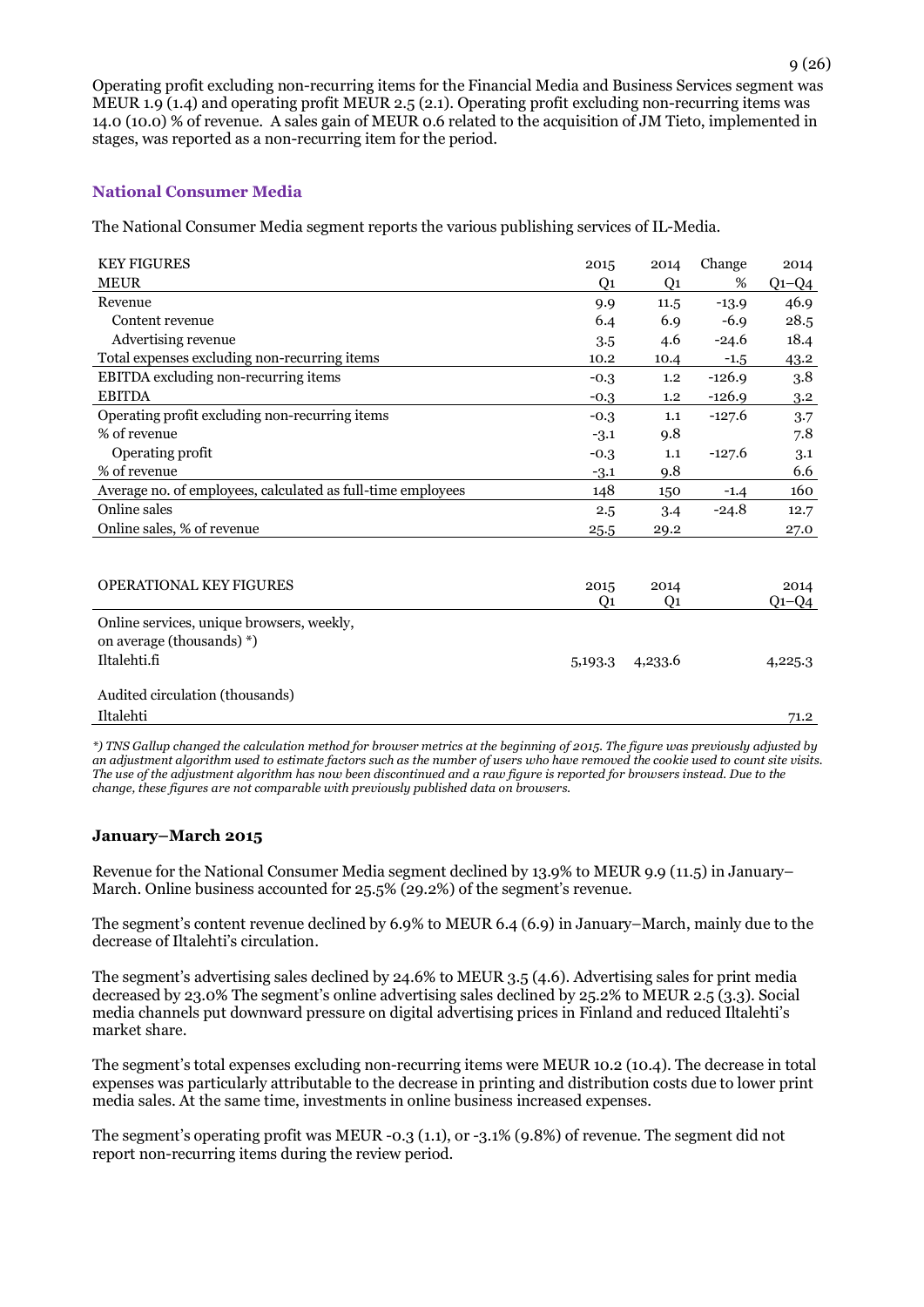## **Regional Media**

The Regional Media segment reports the publishing activities of more than 30 newspapers of Alma Regional Media and the Group's printing and distribution company Alma Manu. The segment's best-known title is Aamulehti.

| <b>KEY FIGURES</b>                                                          | 2015           | 2014           | Change  | 2014        |
|-----------------------------------------------------------------------------|----------------|----------------|---------|-------------|
| <b>MEUR</b>                                                                 | Q <sub>1</sub> | $Q_1$          | %       | $Q_1 - Q_4$ |
| Revenue                                                                     | 34.9           | 35.1           | $-0.7$  | 145.2       |
| Content revenue                                                             | 15.7           | 16.5           | $-5.1$  | 65.5        |
| Advertising revenue                                                         | 14.4           | 14.5           | $-0.3$  | 62.5        |
| Service revenue                                                             | 4.8            | 4.1            | 15.8    | 17.2        |
| Total expenses excluding non-recurring items                                | 34.8           | 35.0           | $-0.6$  | 135.8       |
| EBITDA excluding non-recurring items                                        | 1.0            | 1.8            | $-41.2$ | 14.7        |
| <b>EBITDA</b>                                                               | 1.2            | 1.8            | $-30.6$ | 14.7        |
| Operating profit excluding non-recurring items                              | 0.2            | 0.2            | $-10.0$ | 9.6         |
| % of revenue                                                                | 0.5            | 0.6            |         | 6.6         |
| Operating profit                                                            | 0.4            | 0.2            | 83.8    | 8.3         |
| % of revenue                                                                | 1.0            | 0.6            |         | 5.7         |
| Average no. of employees, calculated as full-time employees, excl. delivery |                |                |         |             |
| staff                                                                       | 683            | 730            | $-6.4$  | 758         |
| Average no. of delivery staff                                               | 954            | 968            | $-1.5$  | 985         |
| Online sales                                                                | 0.9            | 0.8            | 15.0    | 3.7         |
| Online sales, % of revenue                                                  | 2.7            | 2.3            |         | 2.6         |
|                                                                             |                |                |         |             |
| <b>OPERATIONAL</b>                                                          | 2015           | 2014           |         | 2014        |
| <b>KEY FIGURES</b>                                                          | Q1             | Q <sub>1</sub> |         | $Q1-Q4$     |
| Online services, unique browsers, weekly, on average (thousands) *)         |                |                |         |             |
| Aamulehti.fi                                                                | 451.4          | 421.0          |         | 433.8       |
|                                                                             |                |                |         |             |
| Audited circulation (thousands)                                             |                |                |         |             |
| Aamulehti                                                                   |                |                |         | 106.8       |
|                                                                             |                |                |         |             |
| Printing volume (in thousands)                                              | 64,758         | 62,661         |         | 256,034     |
| Paper usage (tonnes)                                                        | 5,729          | 6,669          |         | 23,956      |

*\*) TNS Gallup changed the calculation method for browser metrics at the beginning of 2015. The figure was previously adjusted by an adjustment algorithm used to estimate factors such as the number of users who have removed the cookie used to count site visits. The use of the adjustment algorithm has now been discontinued and a raw figure is reported for browsers instead. Due to the change, these figures are not comparable with previously published data on browsers.*

## **January–March 2015**

In March 2015, the daily newspaper Kainuun Sanomat and the twice-weekly newspapers Koti-Kajaani, Ylä-Kainuu, Kuhmolainen and Sotkamo, previously reported in the Regional Media segment, were divested. The divested papers' combined revenue in 2014 was approximately MEUR 11.5. The effect of the divestment on the comparison data in the interim report is MEUR 0.9 on revenue and MEUR -0.1 on operating profit.

The Regional Media segment's revenue amounted to MEUR 34.9 (35.1) in January–March. Online business accounted for 2.7% (2.3%) of the segment's revenue.

The segment's content revenue declined by 5.1% to MEUR 15.7 (16.5) in January–March.

The segment's advertising sales declined by 0.3% to MEUR 14.4 (14.5). Advertising sales for print media decreased by 0.7%. The segment's online advertising sales increased by 11.2% to MEUR 0.6 (0.5). Excluding the effect of the divested Kainuu business, advertising sales for print media also increased.

The segment's service revenue increased by 15.8% to MEUR 4.8 (4.1).

The segment's total expenses excluding non-recurring items were MEUR 34.8 (35.0) and total expenses MEUR 34.8 (35.0). The factors contributing to the decline in total expenses included efficiency improvement measures for newspapers as well as printing operations.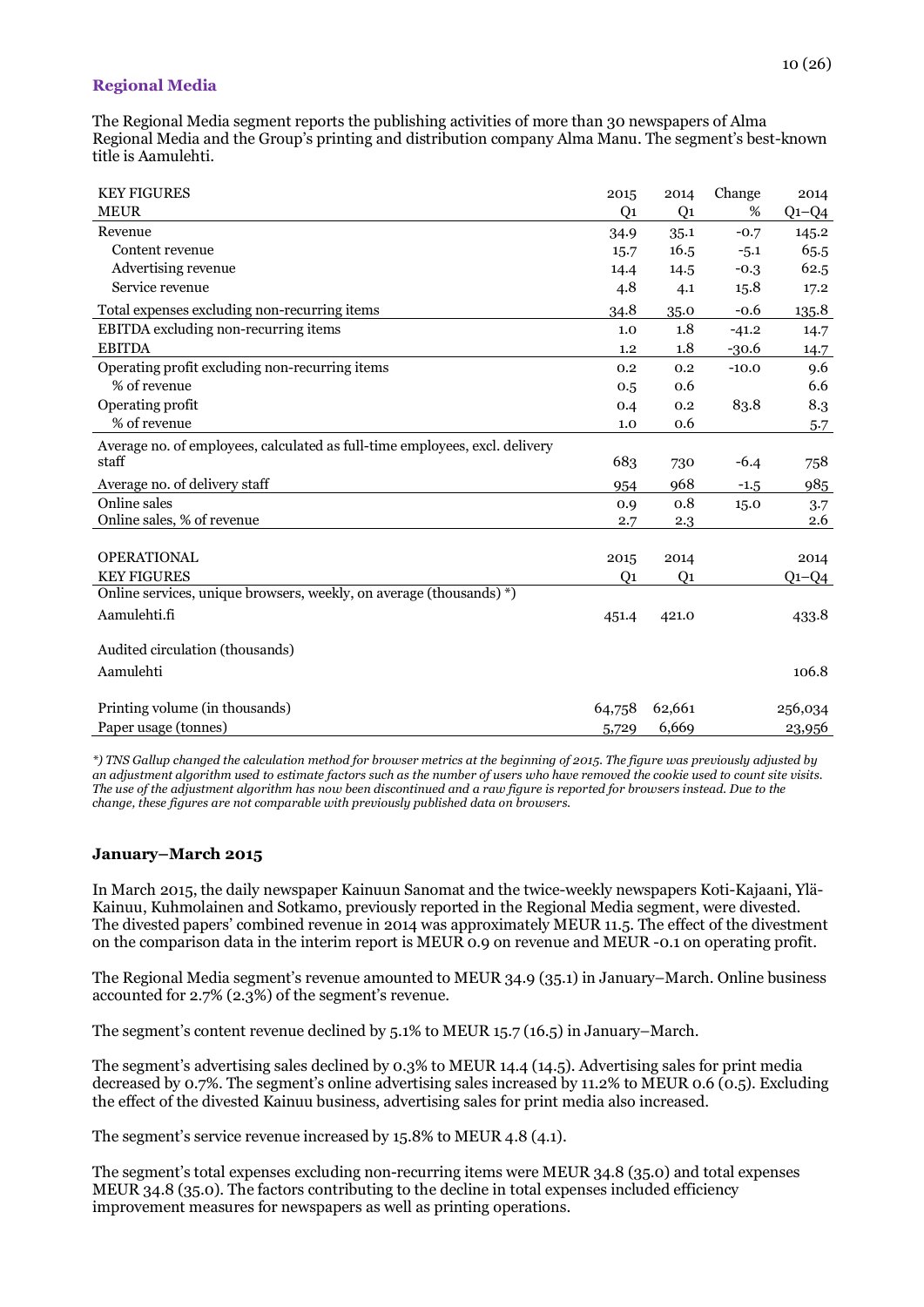Alma Media is planning to consolidate the editorial operations, media sales and production for its two daily newspapers published in Lapland, namely Lapin Kansa and Pohjolan Sanomat, from the beginning of June 2015. At the same time, the online and mobile services of these newspapers will be renewed. According to the employer's estimate, if the plan is implemented, potential repercussions may lead to staff reductions of no more than 30 man-years for the Lapland newspapers.

The segment's operating profit excluding non-recurring items was MEUR 0.2 (0.2) and operating profit MEUR 0.4 (0.2). Operating profit excluding non-recurring items was 0.5% (0.6%) of revenue. The segment reported non-recurring items of MEUR 0.2 related to sales gains on real estate and restructuring expenses.

## **Associated companies**

Alma Media Group holds a 32.14% stake in Talentum Oyj, which is reported under the Financial Media and Business Services segment. The company's own shares in the possession of Talentum are included in the total number of shares. In Alma Media's interim report, the own shares held by Talentum itself are not included in the total number of shares. Alma Media's shareholding in Talentum is stated as 32.45% in this interim report.

| SHARE OF PROFIT OF ASSOCIATED COMPANIES      | 2015 | 2014           | 2014        |
|----------------------------------------------|------|----------------|-------------|
| <b>MEUR</b>                                  | Ο1   | O <sub>1</sub> | $Q_1 - Q_4$ |
| Digital Consumer Services                    | 0.0  | $-0.1$         | 0.0         |
| <b>Financial Media and Business Services</b> |      |                |             |
| Talentum Ovi                                 | 0.2  | 0.1            | 1.0         |
| National Consumer Media                      | 0.0  | 0.0            | 0.0         |
| Regional Media                               | 0.0  | 0.0            | 0.0         |
| Other associated companies                   | 0.1  | 0.1            | 0.7         |
| Total                                        | 0.3  | 0.1            | 1.7         |

#### **Non-recurring items**

A non-recurring item is a comprehensive income or expense arising from non-recurring or rare events. Gains or losses from the sale or discontinuation of business operations or assets, gains or losses from restructuring business operations as well as impairment losses of goodwill and other assets are recognised as non-recurring items. Non-recurring items are recognised in the profit and loss statement within the corresponding income or expense group.

| <b>NON-RECURRING ITEMS</b>                   | 2015   | 2014 | 2014    |
|----------------------------------------------|--------|------|---------|
| <b>MEUR</b>                                  | Q1     | Q1   | $Q1-Q4$ |
| <b>Digital Consumer Services</b>             |        |      |         |
| <b>Impairment</b> losses                     |        |      | $-0.2$  |
| Gains on the sale of assets                  |        |      | 1.7     |
|                                              |        |      |         |
| <b>Financial Media and Business Services</b> |        |      |         |
| <b>Impairment</b> losses                     |        |      | $-0.5$  |
| Restructuring                                |        |      | $-0.5$  |
| Gains (losses) on the sale of assets         | 0.6    | 0.7  | 0.7     |
|                                              |        |      |         |
| National Consumer Media                      |        |      |         |
| Restructuring                                |        |      | $-0.6$  |
|                                              |        |      |         |
| Regional Media                               |        |      |         |
| <b>Impairment losses</b>                     |        |      | $-1.3$  |
| Restructuring                                | $-0.1$ |      | $-0.1$  |
| Gains (losses) on the sale of assets         | 0.3    |      | 0.1     |
|                                              |        |      |         |
| Non-allocated                                |        |      |         |
| Restructuring                                |        |      | $-0.2$  |
| NON-RECURRING ITEMS IN OPERATING PROFIT      | 0.8    | 0.7  | $-0.7$  |
| NON-RECURRING ITEMS IN PROFIT BEFORE TAX     | 0.8    | 0.7  | $-0.7$  |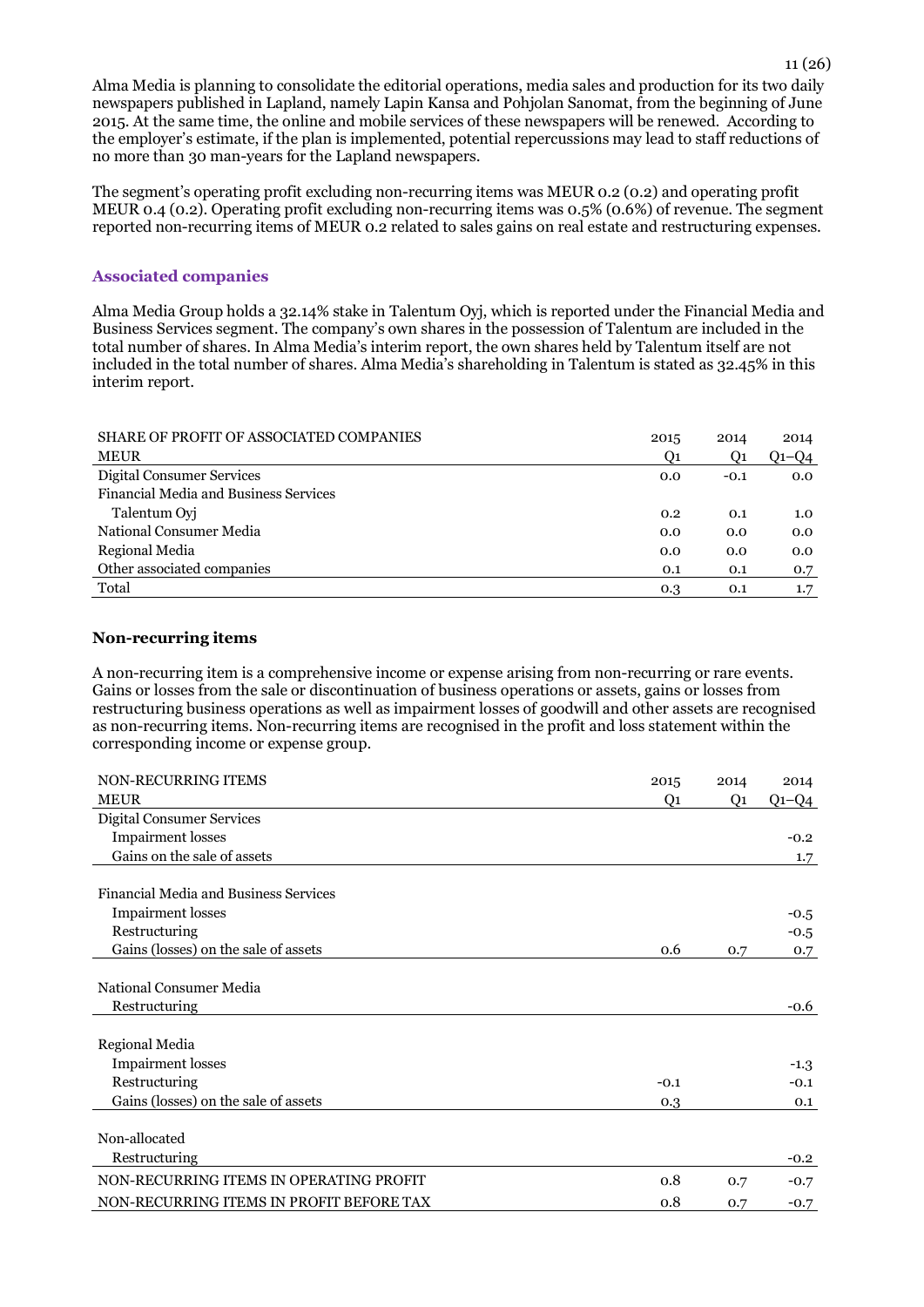#### **Balance sheet and financial position**

At the end of March 2015, the consolidated balance sheet stood at MEUR 267.4 (272.6). The Group's equity ratio at the end of March was 39.4% (36.8%) and equity per share was EUR 1.08 (1.02).

Consolidated cash flow from operations in January–March was MEUR 14.9 (16.7). Cash flow before financing was MEUR 12.3 (24.3).

At the end of March, the Group's interest-bearing debt amounted to MEUR 84.5 (95.9). The total interestbearing debt at the end of March comprised MEUR 68.5 in finance leasing debt, MEUR 8.0 in loans from financial institutions and MEUR 8.0 in commercial papers.

The Group's interest-bearing net debt at the end of March stood at MEUR 67.8 (82.1).

Alma Media has two MEUR 20.0 committed financing limits at its disposal, which were entirely unused on 31 March 2015. In addition, the company has a commercial paper programme of MEUR 100 in Finland. Of the commercial paper programme, MEUR 8.0 was in use on 31 March 2015.

Alma Media did not have financial assets or liabilities created in conjunction with business combinations measured at fair value and recognised through profit or loss on 31 March 2015. Financial liabilities measured at fair value and recognised through profit or loss amounted to MEUR 2.9 (0.3).

## **Capital expenditure**

Alma Media Group's capital expenditure in January–March 2015 totalled MEUR 7.2 (9.4). The capital expenditure during the review period comprised the acquisition of the entire share capital in the former associated company JM Tieto Oy, as well as normal operating and maintenance investments.

| CAPITAL EXPENDITURE BY SEGMENT               | 2015 | 2014 | 2014          |
|----------------------------------------------|------|------|---------------|
| <b>MEUR</b>                                  | Q1   | Q1   | $Q1-Q4$       |
| <b>Digital Consumer Services</b>             | 0.3  | 8.4  | 10.5          |
| <b>Financial Media and Business Services</b> | 6.2  | 0.3  | $1.2^{\circ}$ |
| National Consumer Media                      | 0.1  | 0.1  | 0.3           |
| Regional Media                               | 0.3  | 0.3  | 1.1           |
| Segments total                               | 6.8  | 9.1  | 13.0          |
| Non-allocated                                | 0.4  | 0.3  | 1.4           |
| Total                                        | 7.2  | 9.4  | 14.4          |

## **Administration**

Alma Media Corporation's Annual General Meeting (AGM) held on 17 March 2015 elected Niklas Herlin, Esa Lager, Petri Niemisvirta, Perttu Rinta, Erkki Solja, Catharina Stackelberg-Hammarén and Harri Suutari as members of the company's Board of Directors. In its constitutive meeting held after the AGM, the Board of Directors elected Harri Suutari as its Chairman.

The Board of Directors appointed the members of its permanent committees. Perttu Rinta and Catharina Stackelberg-Hammarén were elected as members of the Audit Committee and Esa Lager as Chairman of the Committee. Esa Lager, Niklas Herlin and Erkki Solja were elected as members of the Nomination and Compensation Committee and Petri Niemisvirta as Chairman of the Committee.

The Board of Directors of Alma Media Corporation has evaluated that with the exception of Perttu Rinta, Esa Lager and Niklas Herlin, the elected members of the Board of Directors are independent of the company and its significant shareholders. The members named above are evaluated to be independent of the company but dependent on its significant shareholders.

Mikko Korttila, General Counsel of Alma Media Corporation, was appointed secretary to the Board of Directors.

The AGM appointed PricewaterhouseCoopers Oy as the company's auditors, with Markku Launis, APA, as the principal auditor.

Alma Media Corporation applies the Finnish Corporate Governance Code for listed companies, issued by the Securities Market Association on 15 June 2010 and in effect since 1 October 2010, in its unamended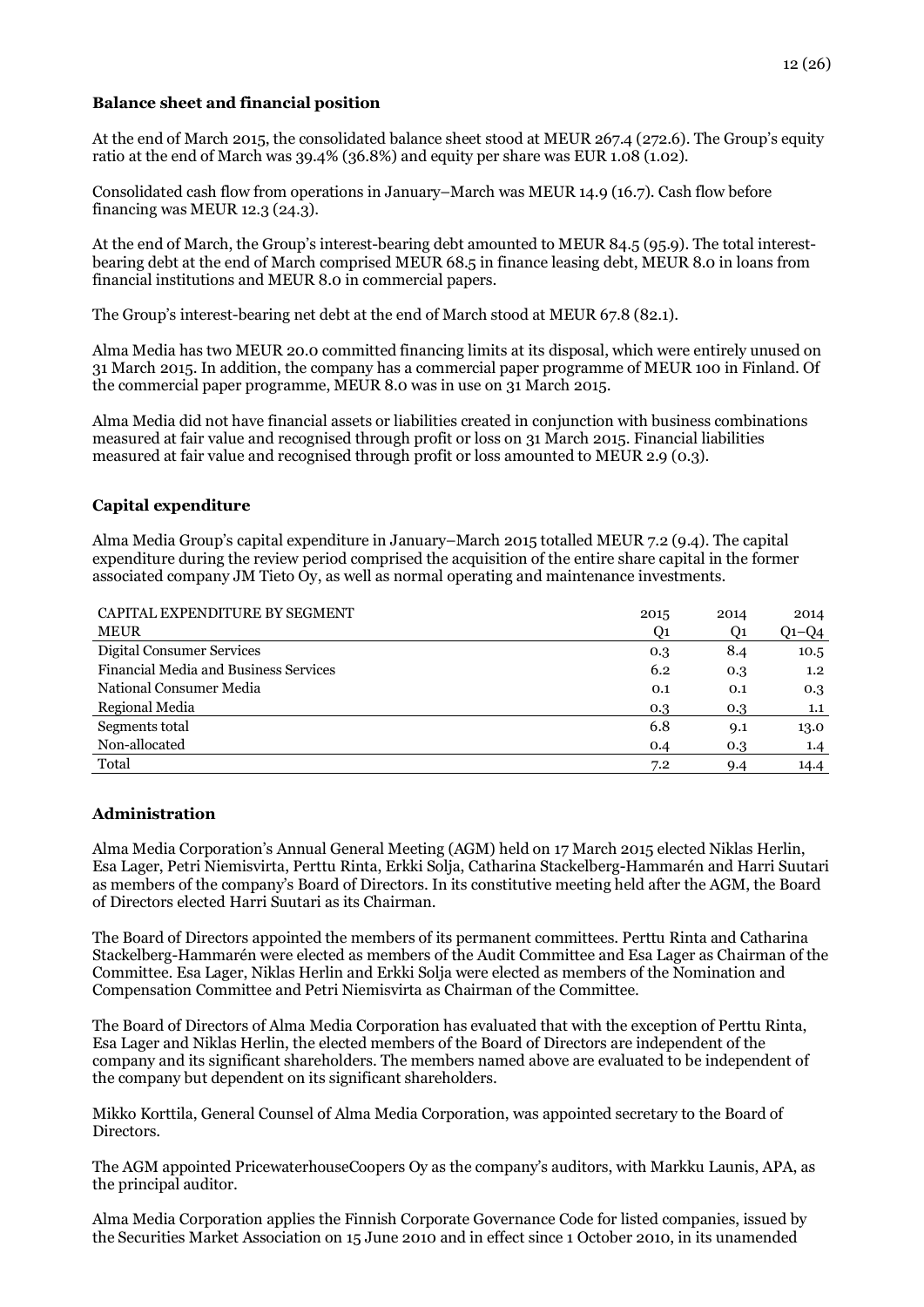form. The Remuneration Statement for 2014 was published on 13 February 2015 on the company's website at www.almamedia.com/investors. The Corporate Governance Statement is available on the company's website at www.almamedia.com/investors.

#### **Dividends**

In accordance with the proposal of the Board of Directors, the AGM resolved that no dividend be paid for the financial year 2014. The company has no retained earnings.

#### **Use of the invested non-restricted equity fund**

In accordance with the proposal of the Board of Directors, the AGM resolved that EUR 36,420,000 be used from the invested non-restricted equity fund, complying with the company's balance sheet of 31 December 2014, to cover losses. The covering of losses improves the preconditions for the distribution of profit in future financial periods.

#### **Capital repayment**

In accordance with the proposal of the Board of Directors, the AGM resolved to distribute EUR 0.12 per share as capital repayments from the invested non-restricted equity. At the time of the AGM, the company had 75,486,853 shares, translating into a repayment amount of EUR 9,058,422.36. Capital repayments were paid to shareholders registered in Alma Media Corporation's shareholder register, maintained by Euroclear Finland Ltd, on the record date, 19 March 2015. The capital repayments were paid on 26 March 2015 as proposed by the Board of Directors.

#### **Other decisions by the Annual General Meeting**

The Board of Directors proposes that the AGM authorises the Board of Directors to decide on the repurchase of a maximum of 754,000 shares in one or more lots. The proposed maximum authorised quantity represents approximately one per cent of the company's entire share capital. The shares shall be acquired using the company's non-restricted shareholders' equity through trading in a regulated market arranged by NASDAQ OMX Helsinki Oy and in accordance with its rules and instructions, which is why the acquisition is directed, that is, the shares are purchased otherwise than in proportion to shareholders' current holdings. The price paid for the shares shall be based on the price of the company share in the regulated market, so that the minimum price of purchased shares is the lowest market price of the share quoted in the regulated market during the term of validity of the authorisation and the maximum price, correspondingly, the highest market price quoted in the regulated market during the term of validity of the authorisation. Shares may be purchased for the purpose of improving the company's capital structure, financing or carrying out corporate acquisitions or other arrangements, implementing incentive schemes for the management or key employees, or to be otherwise transferred or cancelled. The authorisation is valid until the following ordinary AGM, however no longer than until 30 June 2016.

The AGM authorised the Board of Directors to decide on a share issue by transferring shares in possession of the company. A maximum of 754,000 shares may be issued on the basis of this authorisation. The proposed maximum authorised quantity represents approximately one per cent of the company's entire share capital. The authorisation entitles the Board to decide on a directed share issue, which entails deviating from the pre-emption rights of shareholders. The Board can use the authorisation in one or more parts. The Board of Directors may use the authorisation to implement incentive programmes for the management or key employees of the company. The authorisation is valid until the following ordinary AGM, however no longer than until 30 June 2016.

The AGM authorised the Board of Directors to decide on a share issue. A maximum of 15,000,000 shares may be issued on the basis of this authorisation. The proposed maximum authorised amount represents approximately 20% of the company's entire share capital. The share issue may be implemented by issuing new shares or transferring shares now in possession of the company. The authorisation entitles the Board to decide on a directed share issue, which entails deviating from the pre-emption rights of shareholders. The Board can use the authorisation in one or more parts.The Board may use the authorisation for developing the capital structure of the company, widening the ownership base, financing or realising acquisitions or other arrangements, or for other purposes decided on by the Board. The authorisation may not, however, be used to implement incentive programmes for the management or key employees of the company. The authorisation is valid until the following ordinary AGM, but no longer than until 30 June 2016. This authorisation overrides the share issue authorisation granted at the Annual General Meeting of 20 March 2014.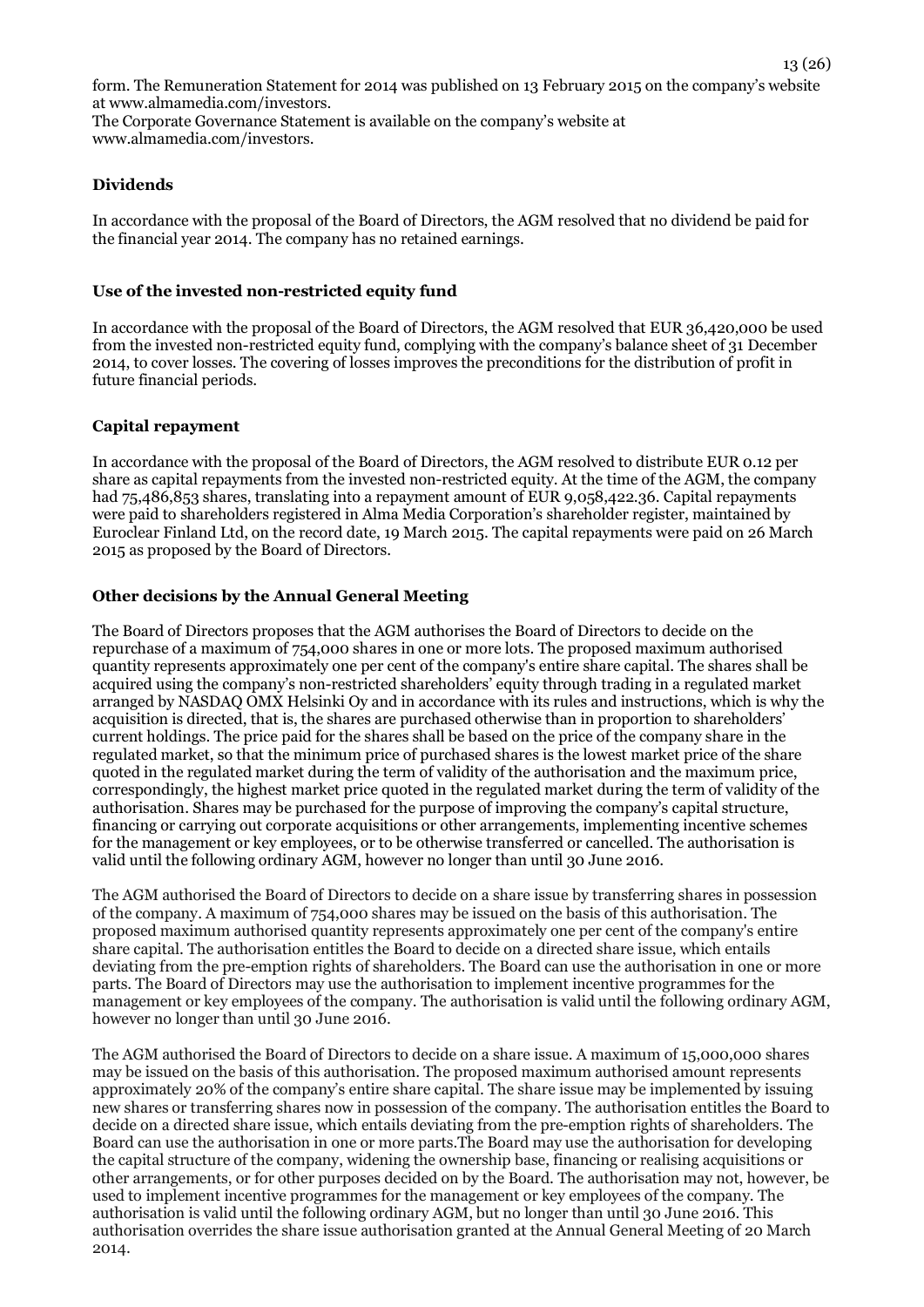In accordance with the proposal of the Board of Directors, the AGM resolved to establish a Shareholders' Nomination Committee. The Nomination Committee's duties include preparing proposals related to the election and remuneration of Board members to the AGM. In conjunction with this decision, the AGM approved the Charter for the Shareholders' Nomination Committee as proposed by the Board of Directors.The Shareholders' Nomination Committee consists of four members appointed by shareholders, and the members elect a chairman from among their number. In addition, the Chairman of the Board acts as an expert member in the Nomination Committee. In the year preceding the AGM, on the basis of shareholding on 30 September in the preceding calendar year, the Chairman of the Board will request each one of the four largest shareholders to appoint one member to the Shareholders' Nomination Committee. The four shareholders who are registered in the shareholder register maintained by Euroclear Finland Ltd on 30 September in the year preceding the AGM and whose share of the votes produced by all shares in the company is the greatest according to this shareholder register have the right to nominate members to represent shareholders. Should a shareholder choose not to exercise the right to appoint a member, the right is transferred to the next largest shareholder in the shareholder register, who would not otherwise have the right to appoint a member. The Nomination Committee Charter is available on the Alma Media Corporation website at www.almamedia.com/investors/corporate-governance/general-meeting/2015.

## **The Alma Media share**

In January–March, altogether 978,632 Alma Media shares were traded at the NASDAQ OMX Helsinki Stock Exchange, representing 1.3% of the total number of shares. The closing price of the Alma Media share at the end of the last trading day of the reporting period, 31 March 2015, was EUR 2.87. The lowest quotation during the review period was EUR 2.75 and the highest EUR 3.24.

## **Option programme and share-based incentive plan**

Alma Media has the option programme 2009 in effect. The programme is an incentive and commitment system for Group management. If all the subscription rights are exercised, the programme 2009 will dilute the holdings of the earlier shareholders by a maximum of 2.0%. Further details about the programme are given in the notes to this Interim Report.

The Board of Directors of Alma Media Corporation has approved the establishment of a new long-term share-based incentive programme for the key management of Alma Media. The LTI 2015 arrangement consists of annually commencing individual plans, each subject to separate Board approval. Each of the individual plans consists of three main elements: an investment in Alma Media shares as a precondition for the key management member's participation in LTI 2015, matching shares based on the above share investment and the possibility of earning performance-based matching shares. At most 35 people are eligible to participate in the first plan under the LTI 2015 arrangement, commencing in 2015.

## **Other authorisations of the Board of Directors**

The Board of Directors has no other current authorisations.

## **Market liquidity guarantee**

The Alma Media share has no market liquidity guarantee in effect.

## **Flagging notices**

In the first quarter of 2015, Alma Media did not receive notices of changes in shareholdings pursuant to Chapter 9, Section 5 of the Finnish Securities Markets Act.

## **Risks and risk management**

The purpose of Alma Media Group's risk management activities is to continuously evaluate and manage all opportunities, threats and risks in conjunction with the company's operations to enable the company to reach its set objectives and to secure business continuity.

The risk management process identifies and controls the risks, develops appropriate risk management methods and regularly reports on risk issues to the risk management organisation. Risk management is part of Alma Media's internal control function and thereby part of good corporate governance. Alma Media specifies limits to and procedures for quantitative and qualitative risks in writing in its risk management system.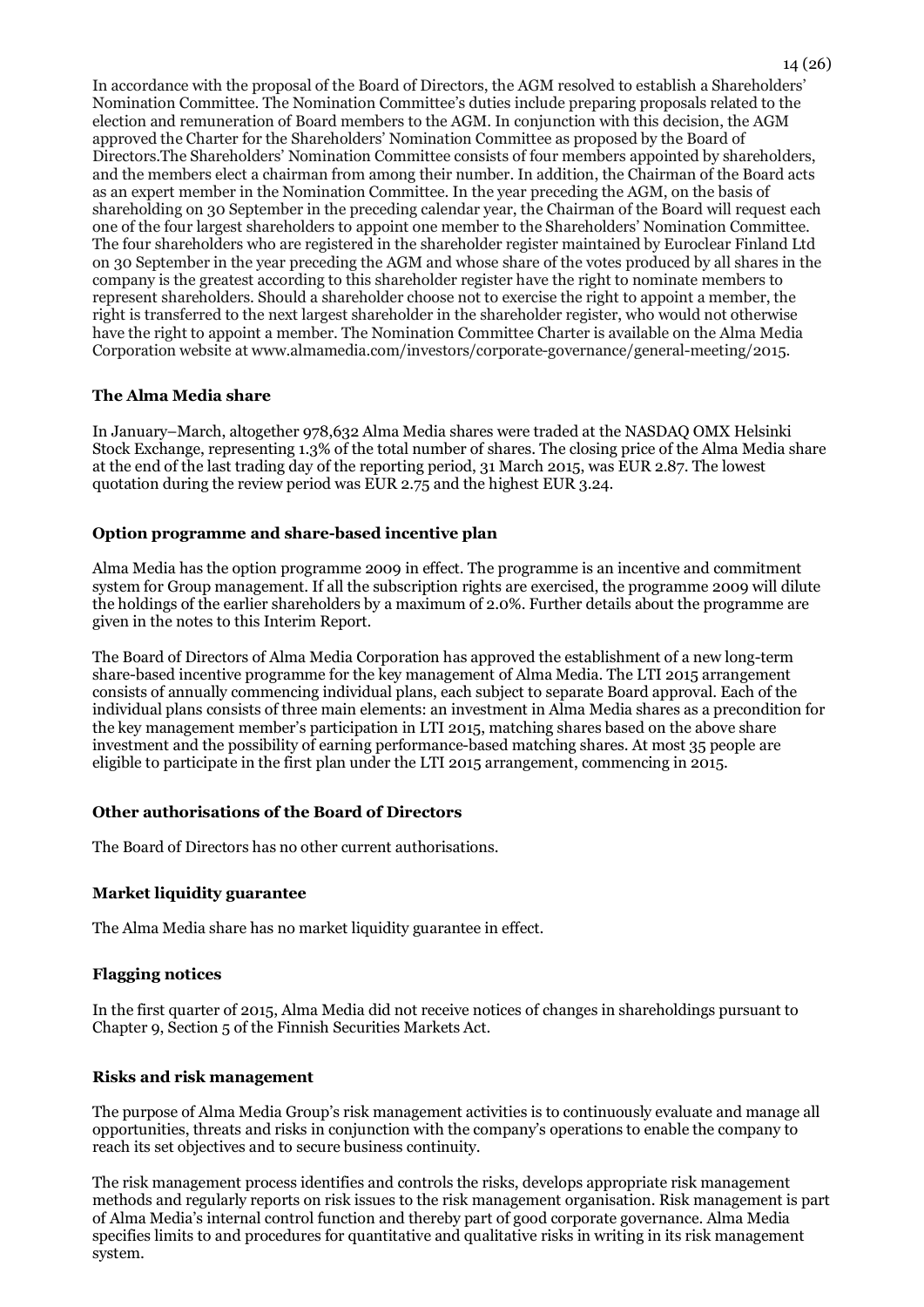The most critical strategic risks for Alma Media are a significant drop in its print newspaper readership, a permanent decline in advertising sales and a significant increase in distribution and delivery costs. The media industry is undergoing changes following the transformation in media consumption and technological development. Alma Media's strategic objective is to meet this challenge through renewal and the development of new business in digital consumer and business services.

Fluctuating economic cycles are reflected in the development of advertising sales. Advertising sales account for approximately half of the Group's revenue. Business operations outside Finland, such as in the Eastern and Central European countries, include country-specific risks relating to market development and economic growth. The expansion of business outside Finland has reduced the risks inherent in operating in one market area.

The most important operational risks are disturbances in information technology and data transfer, as well as an interruption of the printing operations.

#### **Sustainable development**

With its Code of Ethics, Alma Media is committed to supporting the universally accepted principles in the areas of human rights, labour, environment and anti-corruption laid out in the United Nations Global Compact initiative. Alma Media participates in the annual Carbon Disclosure Project (CDP) climate reporting directed at investors, and was ranked as the top Nordic media company in October 2014. In addition, the Alma Media share is included in the OMX GES Sustainability Finland index. Alma Media is a member of the corporate responsibility networks Nordic Media CR Forum and Finnish Business & Society. In January 2015, Alma Media become a member of the Finnish Business & Society's diversity network and signed the Diversity Undertaking.

The most significant environmental impacts of Alma Media's business operations are related to purchases, printing and delivery operations and real estate. In 2014, the company's printing facilities used approximately 23,956 (23,489) tonnes of newsprint. Alma Media used 13,298 (16,333) MWh of electric power in 2014. Electricity consumption decreased by 18.6% year-on-year. Additional information on the company's Sustainable Media programme is available on the Alma Media website.

#### **Events after the review period**

Alma Media's subsidiary Alma Media Kustannus Oy divested Koti-Lappi, a town paper published in Kemijärvi, effective on 1 May 2015.

ALMA MEDIA CORPORATION Board of Directors

#### **Alma Media's financial calendar 2015**

– Interim report for January–June 2015 on Tuesday, 21 July 2015 at approximately 9:00 EEST – Interim Report for January–September 2015 on Friday, 23 October 2015 at approximately 9:00 EEST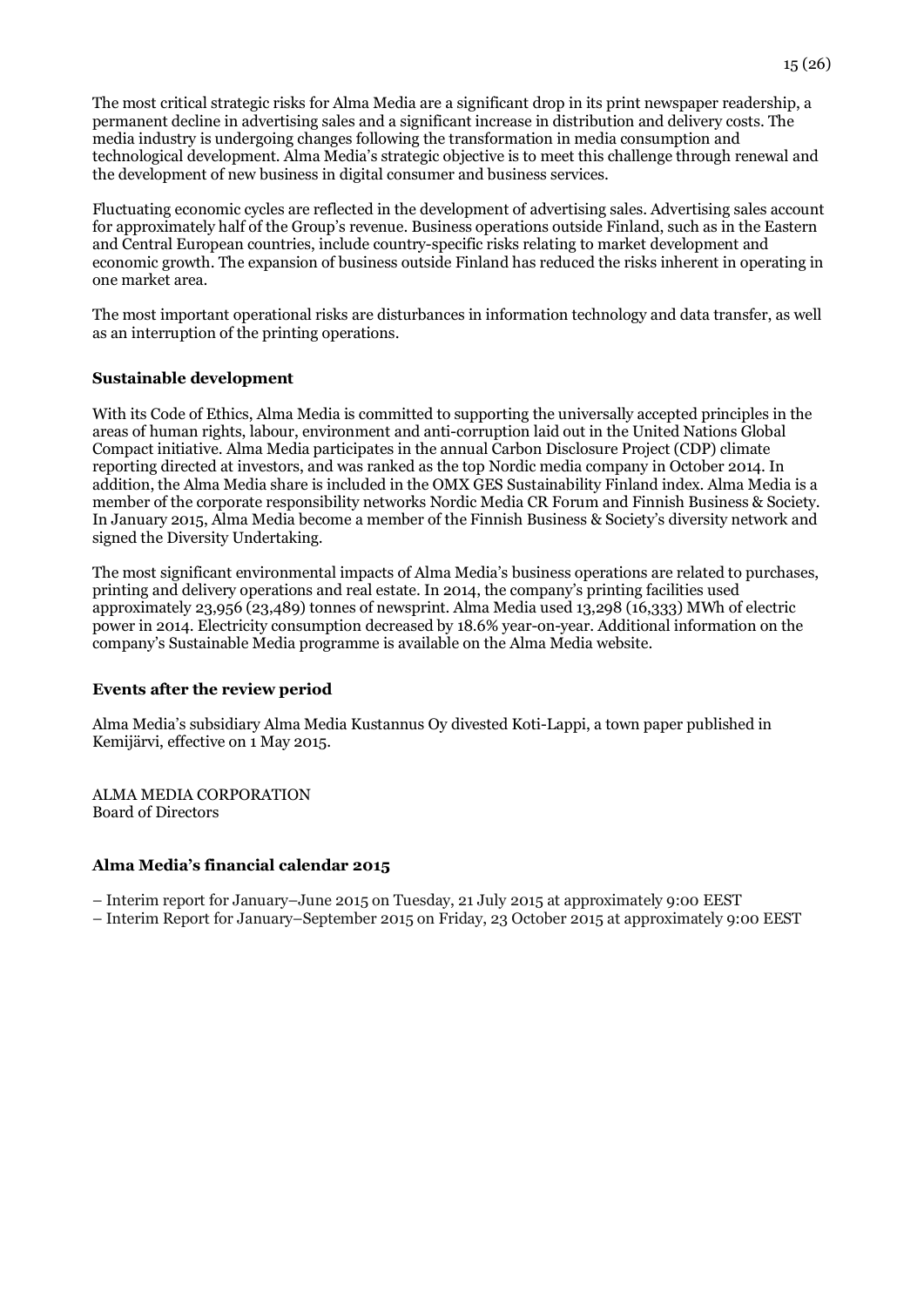## SUMMARY OF INTERIM REPORT AND NOTES

| COMPREHENSIVE INCOME STATEMENT                                | 2015 | 2014           | Change  | 2014    |
|---------------------------------------------------------------|------|----------------|---------|---------|
| <b>MEUR</b>                                                   | Q1   | Q <sub>1</sub> | %       | $Q1-Q4$ |
| <b>REVENUE</b>                                                | 71.9 | 72.7           | $-1.1$  | 295.4   |
| Other operating income                                        | 0.9  | 0.9            | $-0.9$  | 3.2     |
| Materials and services                                        | 19.2 | 19.1           | 0.8     | 77.5    |
| Employee benefits expense                                     | 31.2 | 31.5           | $-0.9$  | 120.8   |
| Depreciation, amortisation and impairment                     | 3.4  | 3.6            | $-5.1$  | 15.7    |
| Other operating expenses                                      | 16.3 | 16.2           | 0.5     | 64.0    |
| <b>OPERATING PROFIT</b>                                       | 2.7  | 3.2            | $-16.9$ | 20.7    |
| Finance income                                                | 0.1  | 0.1            | $-41.9$ | 0.4     |
| Finance expenses                                              | 0.6  | 0.8            | $-19.5$ | 3.1     |
| Share of profit of associated companies                       | 0.3  | 0.1            | 115.6   | 1.7     |
| PROFIT BEFORE TAX                                             | 2.4  | 2.7            | $-10.3$ | 19.7    |
| Income tax                                                    | 0.6  | 0.5            | 7.6     | 4.0     |
| PROFIT FOR THE PERIOD                                         | 1.8  | 2.2            | $-14.7$ | 15.7    |
|                                                               |      |                |         |         |
| OTHER COMPREHENSIVE INCOME:                                   |      |                |         |         |
| Items that are not later transferred to be recognised through |      |                |         |         |
| profit or loss                                                |      |                |         |         |
| Items arising due to the redefinition of net defined benefit  |      |                |         |         |
| liability (or asset item)                                     | 0.0  | 0.0            |         | $-0.4$  |
| Tax on items that are not later transferred to be recognised  |      |                |         |         |
| through profit or loss                                        | 0.0  | 0.0            |         | 0.0     |
| Items that may later be transferred to be recognised through  |      |                |         |         |
| profit or loss                                                |      |                |         |         |
| <b>Translation differences</b>                                | 0.3  | 0.4            |         | 0.2     |
| Share of other comprehensive income of associated companies   | 0.1  | $-0.1$         |         | $-0.4$  |
| Actuarial gains and losses                                    | 0.0  | 0.0            |         | 0.0     |
| Income tax relating to components of other comprehensive      |      |                |         |         |
| income                                                        | 0.0  | 0.0            |         | 0.0     |
|                                                               |      |                |         |         |
| Other comprehensive income for the year, net of tax           | 0.3  | 0.3            |         | -0.6    |
| TOTAL COMPREHENSIVE INCOME FOR THE PERIOD                     | 2.2  | 2.5            |         | 15.1    |
|                                                               |      |                |         |         |
| Profit for the period attributable to:                        |      |                |         |         |
| - Owners of the parent                                        | 1.4  | 1.7            |         | 14.2    |
| - Non-controlling interest                                    | 0.4  | 0.4            |         | 1.5     |
|                                                               |      |                |         |         |
| Total comprehensive income for the period attributable to:    |      |                |         |         |
| - Owners of the parent                                        | 1.7  | 2.0            |         | 13.6    |
| - Non-controlling interest                                    | 0.4  | 0.4            |         | $1.5\,$ |
|                                                               |      |                |         |         |
| Earnings per share calculated from the profit for the period  |      |                |         |         |
| attributable to the parent company shareholders:              |      |                |         |         |
| - Earnings per share (basic), EUR                             | 0.02 | 0.02           |         | 0.19    |
| - Earnings per share (diluted), EUR                           | 0.02 | 0.02           |         | 0.19    |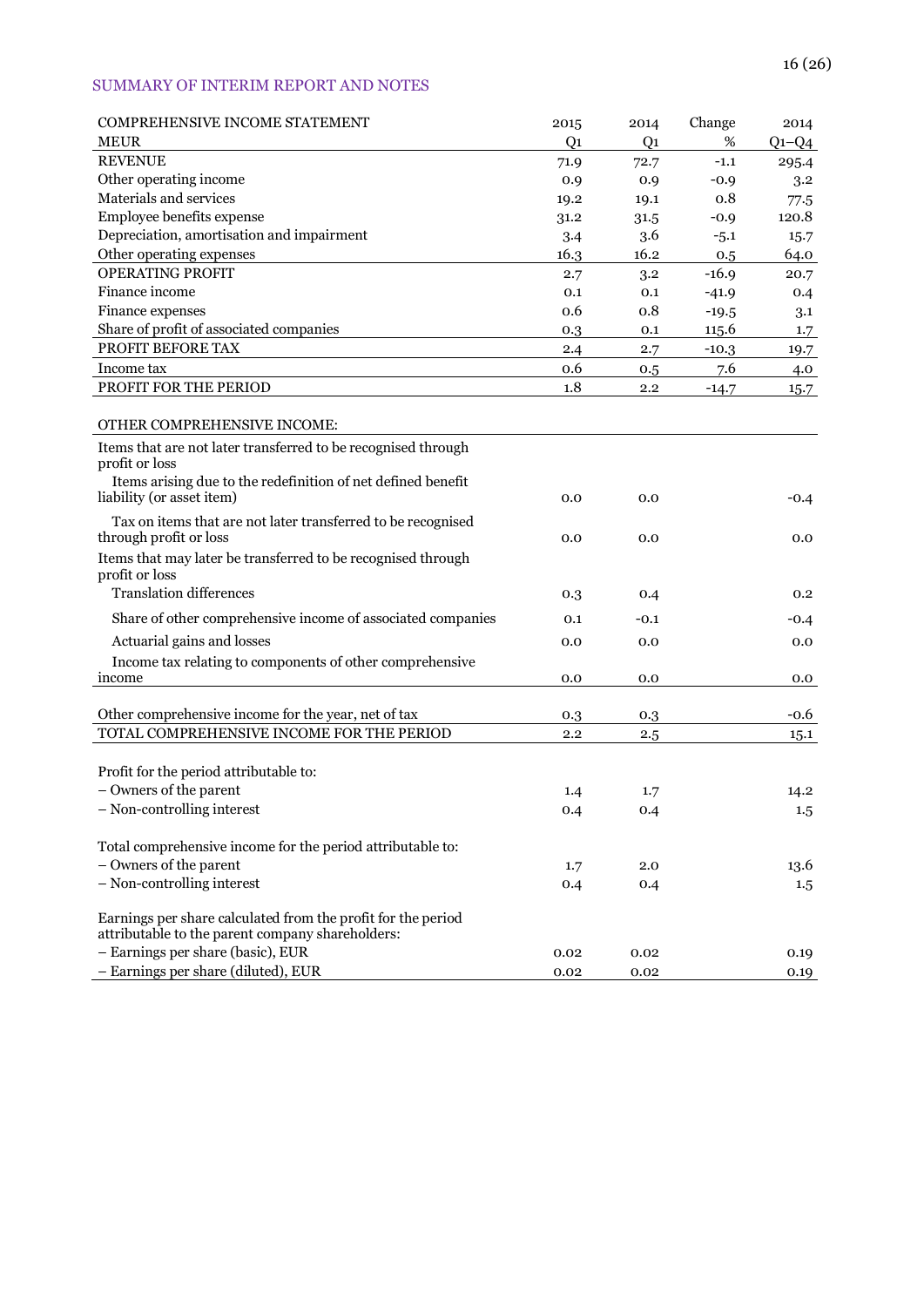| <b>BALANCE SHEET</b>                 |             |             |               |
|--------------------------------------|-------------|-------------|---------------|
| <b>MEUR</b>                          | 31 Mar 2015 | 31 Mar 2014 | 31 Dec 2014   |
| <b>ASSETS</b>                        |             |             |               |
| NON-CURRENT ASSETS                   |             |             |               |
| Goodwill *)                          | 73.7        | 71.6        | 69.7          |
| Other intangible assets              | 38.8        | 41.2        | 38.2          |
| Tangible assets                      | 74.8        | 84.8        | 76.2          |
| Investments in associated            |             |             |               |
| companies                            | 24.7        | 25.5        | 25.7          |
| Other non-current financial assets   | 3.9         | 3.8         | 3.9           |
| Deferred tax assets                  | 1.4         | 1.5         | 1.3           |
| <b>CURRENT ASSETS</b>                |             |             |               |
| Inventories                          | 1.0         | 1,2         | $1.3\,$       |
| Current tax assets                   | 1.9         | 0.0         | 1.2           |
| Trade receivables and other          |             |             |               |
| receivables                          | 30.5        | 29.1        | 26.6          |
| Cash and cash equivalents            | 16.7        | 13.9        | 12.0          |
| TOTAL ASSETS *)                      | 267.4       | 272.6       | 256.1         |
| <b>MEUR</b>                          | 31 Mar 2015 | 31 Mar 2014 | 31 Dec 2014   |
| EQUITY AND LIABILITIES               |             |             |               |
| Share capital                        | 45.3        | 45.3        | 45.3          |
| Share premium reserve                | 7.7         | 7.7         | 7.7           |
| Translation differences *)           | $-2.3$      | $-2.3$      | $-2.5$        |
| Retained earnings                    | 30.4        | 26.2        | 38.0          |
| Equity attributable to owners of the |             |             |               |
| parent                               | 81.2        | 76.9        | 88.5          |
|                                      |             |             |               |
| Non-controlling interest             | 15.6        | 14.4        | 15.2          |
| TOTAL EQUITY *)                      | 96.8        | 91.3        | 103.7         |
|                                      |             |             |               |
| <b>LIABILITIES</b>                   |             |             |               |
| NON-CURRENT LIABILITIES              |             |             |               |
| Non-current interest-bearing         |             |             |               |
| liabilities                          | 69.8        | 77.2        | 70.9          |
| Deferred tax liabilities             | 7.2         | 6.8         | 6.9           |
| Pension liabilities                  | 2.7         | 2.6         | 2.7           |
| Other non-current liabilities        | 0.3         | 0.4         | 0.3           |
| <b>CURRENT LIABILITIES</b>           |             |             |               |
| Current financial liabilities        | 18.3        | 19.5        | 12.8          |
| Advances received                    | 21.4        | 24.6        | 12.9          |
| Income tax liability                 | 0.0         | 0.8         | 0.0           |
| Provisions                           | 0.3         | 4.1         | 0.4           |
| Trade payables and other payables    | 50.5        | 45.4        |               |
| TOTAL LIABILITIES                    | 170.5       | 181.3       | 45.5<br>152.5 |
| TOTAL EQUITY AND LIABILITIES         | 267.4       | 272.6       | 256.1         |
|                                      |             |             |               |

*\* Comparison figures for 2014 have been adjusted due to the effect of exchange rate changes on goodwill. As a result of the adjustment, goodwill and intangible assets decreased by MEUR 2.1.*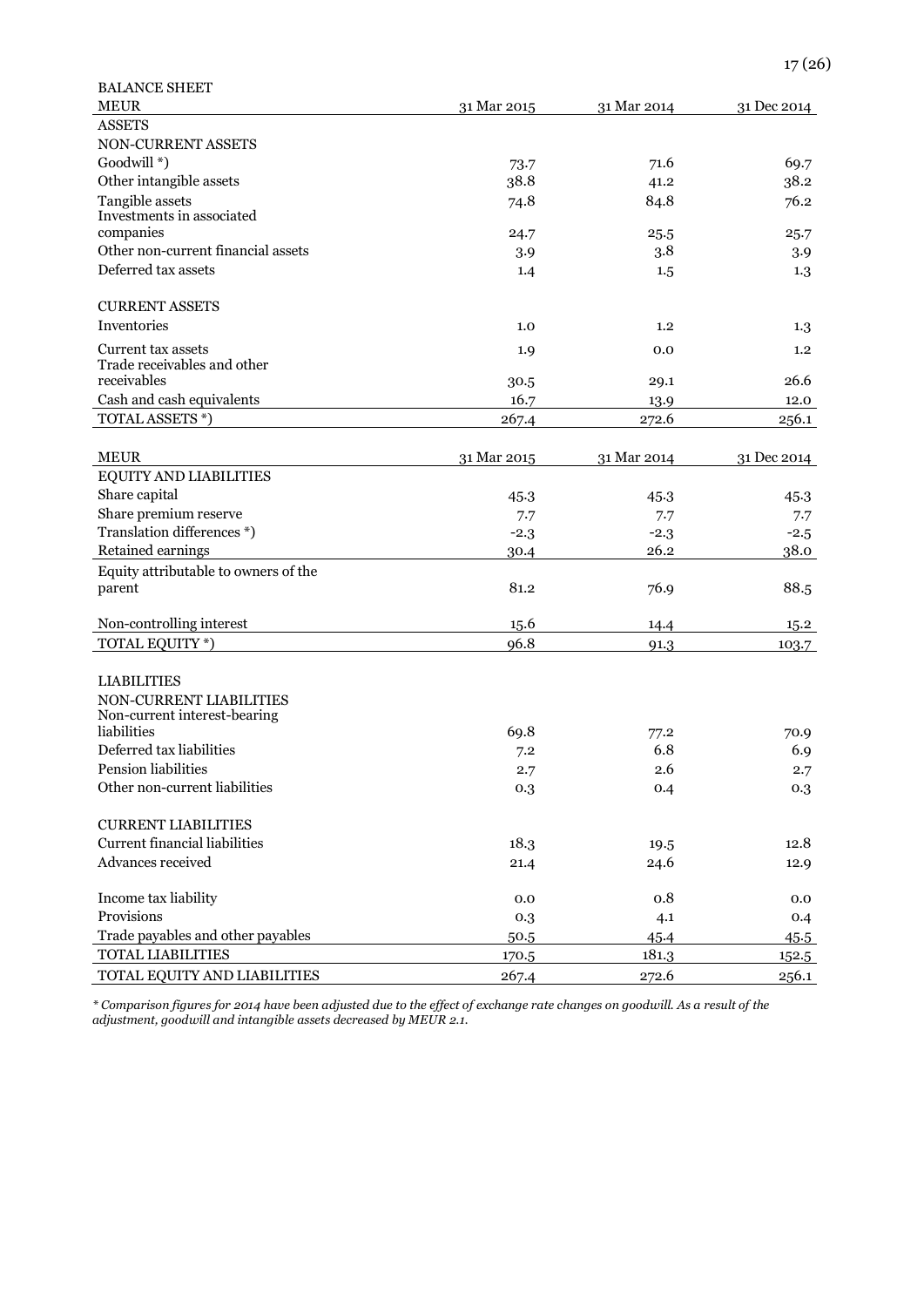#### CONSOLIDATED STATEMENT OF CHANGE IN EQUITY

Column headings:

- A = Share capital
- B = Share premium reserve
- $C =$ Translation differences
- D = Retained earnings
- $E = Total$
- F = Non-controlling interest
- $G =$  Equity total

| G      |
|--------|
| 103.7  |
| 1.8    |
| 0.3    |
|        |
| $-9.1$ |
| 0.0    |
|        |
|        |
|        |
| 0.0    |
| 96.8   |
|        |
|        |
| 88.3   |
| 2.2    |
| 0.3    |
|        |
| $-7.5$ |
| $-0.5$ |
|        |
| 0.1    |
| 8.6    |
| 0.0    |
| 91.3   |
|        |

*\* Comparison figures for 2014 have been adjusted due to the effect of exchange rate changes on goodwill. As a result of the adjustment, goodwill and intangible assets decreased by MEUR 2.1.*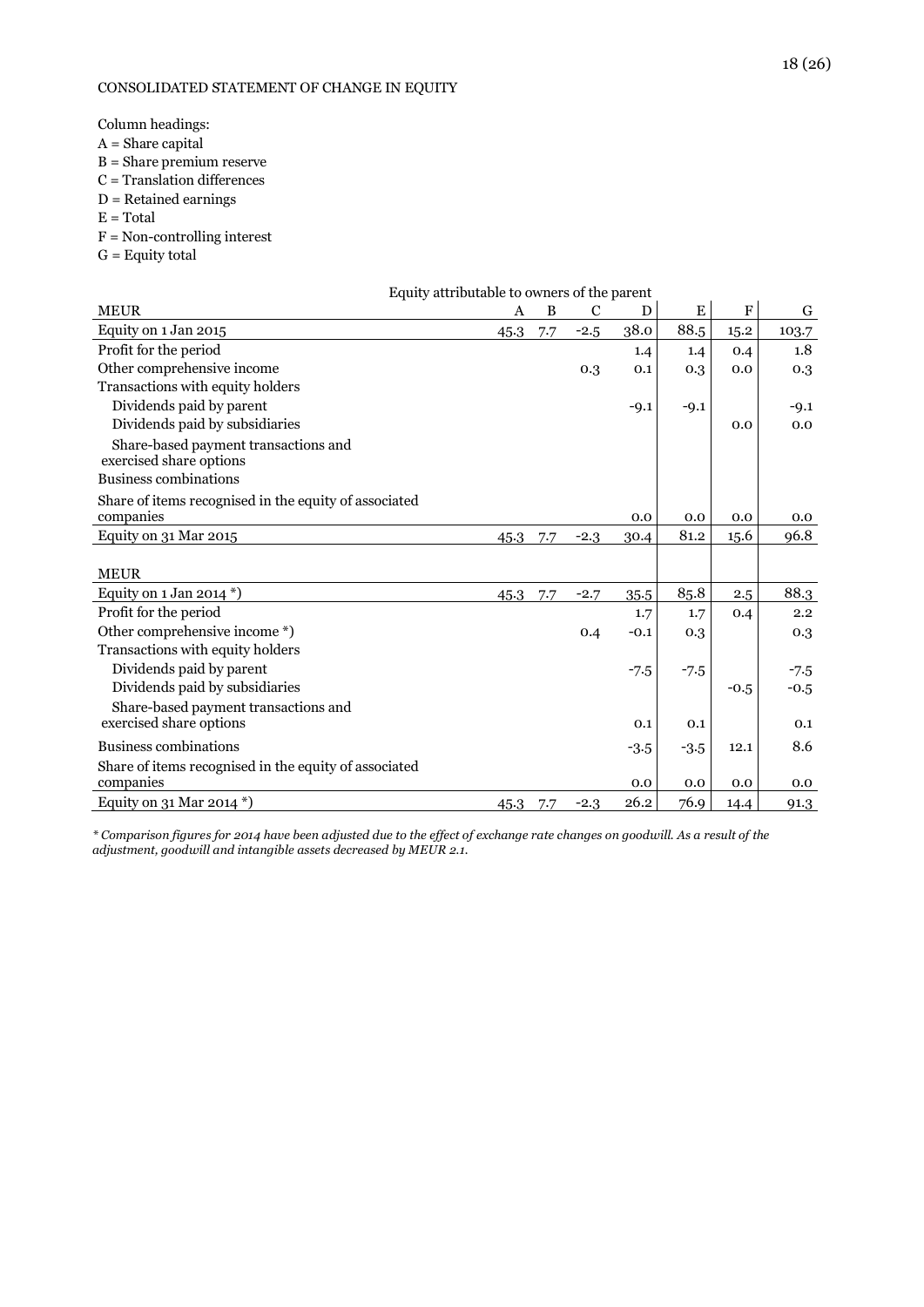|                                                              |                |                | 19 (26)   |
|--------------------------------------------------------------|----------------|----------------|-----------|
| <b>CASH FLOW STATEMENT</b>                                   | 2015           | 2014           | 2014      |
| <b>MEUR</b>                                                  | Q <sub>1</sub> | Q <sub>1</sub> | $Q_1-Q_4$ |
| <b>OPERATING ACTIVITIES</b>                                  |                |                |           |
| Profit for the period                                        | 1.8            | 2.2            | 15.7      |
| Adjustments                                                  | 3.9            | 3.7            | 15.7      |
| Change in working capital                                    | 11.1           | 12.9           | 2.8       |
| Dividends received                                           | 0.1            | 0.0            | 1.2       |
| Interest received                                            | 0.0            | 0.0            | 0.2       |
| Interest paid and other finance expenses                     | $-0.6$         | $-0.6$         | $-2.5$    |
| Taxes paid                                                   | $-1.5$         | $-1.5$         | $-6.6$    |
| Net cash flow from operating activities                      | 14.9           | 16.7           | 26.5      |
| <b>INVESTING ACTIVITIES</b>                                  |                |                |           |
| Acquisitions of tangible and intangible                      |                |                |           |
| assets                                                       | $-0.5$         | $-1.1$         | $-3.5$    |
| Proceeds from sale of tangible and                           |                |                |           |
| intangible assets                                            | 0.3            | 0.0            | 1.0       |
| Other investments                                            | $-0.1$         | 0.0            | $-0.1$    |
| Acquisition of subsidiaries                                  | $-2.3$         | 0.4            | $-0.2$    |
| Acquisition of associated companies                          | 0.0            | $-0.5$         | $-0.7$    |
| Proceeds from sale of subsidiaries and recovered acquisition |                |                |           |
| cost                                                         | 0.0            | 8.8            | 12.0      |
| Proceeds from sale and repayment of                          |                |                |           |
| capital of associated companies                              | 0.0            | 0.0            | 0.0       |
| Net cash flows from/(used in)<br>investing activities        | $-2.6$         | 7.6            | 8.4       |
|                                                              |                |                |           |
| Cash flow before financing activities                        | 12.3           | 24.3           | 34.9      |
|                                                              |                |                |           |
| <b>FINANCING ACTIVITIES</b>                                  |                |                |           |
| Non-current loans taken                                      | 0.0            | 0.0            | 6.5       |
| Current loans taken                                          | 20.0           | 69.0           | 152.5     |
| Repayment of current loans                                   | $-18.5$        | $-83.7$        | $-185.9$  |
| Change in interest-bearing receivables                       | 0.0            | 0.0            | 0.0       |
| Dividends paid                                               | $-9.1$         | $-8.1$         | $-8.3$    |
| Net cash flows from/(used in)                                |                |                |           |
| financing activities                                         | $-7.6$         | $-22.7$        | $-35.2$   |
| Change in cash and cash equivalent                           |                |                |           |
| funds                                                        |                |                |           |
| (increase +/decrease -)<br>Cash and cash equivalents at      | 4.7            | 1.6            | $-0.3$    |
| beginning of period                                          | 12.0           | 12.3           | 12.3      |
| Effect of change in foreign exchange                         |                |                |           |
| rates                                                        | 0.0            | 0.0            | 0.0       |
| Cash and cash equivalents at end of                          |                |                |           |
| period                                                       | 16.7           | 13.9           | 12.0      |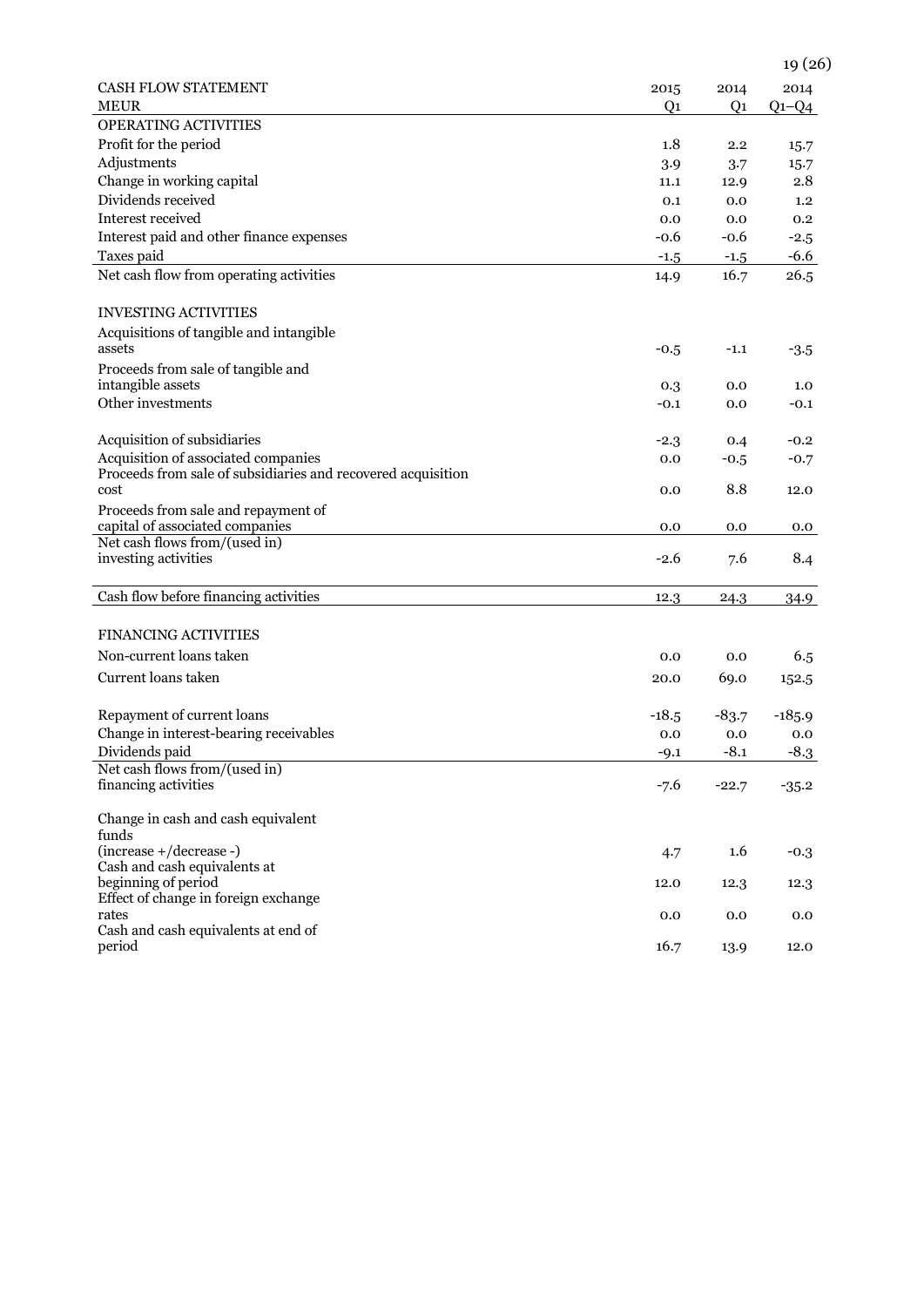#### **Acquired businesses in 2015**

Alma Media has acquired the following business operations during 2015:

|                                               | <b>Business</b> | <b>Acquisition date</b> | Group share |
|-----------------------------------------------|-----------------|-------------------------|-------------|
| Financial Media and Business Services segment |                 |                         |             |
| <b>JM</b> Tieto Ov                            | Online service  | 1 Jan 2015              | 80%         |

The acquisition of JM-Tieto Oy was implemented as a business combination achieved in stages. The Group's prior holding in the company was 20%.

The following table presents the opening balance sheets of the acquired operations, the total acquisition price and impact on cash flow:

| <b>MEUR</b>                                                                            | Fair values at<br>consolidation |
|----------------------------------------------------------------------------------------|---------------------------------|
| Property, plant and equipment                                                          | 0.0                             |
| Intangible assets                                                                      | 1.7                             |
| Trade receivables and other receivables                                                | 0.7                             |
| Cash and cash equivalents                                                              | 0.6                             |
| Total                                                                                  | 3.1                             |
|                                                                                        |                                 |
| Deferred tax liabilities                                                               | 0.3                             |
| Trade payables and other payables                                                      | 0.7                             |
| Total                                                                                  | 1.0                             |
| Total identifiable net assets at fair value                                            | 2.1                             |
| <b>IFRS</b> acquisition cost                                                           | 7.0                             |
| Goodwill                                                                               | 4.9                             |
| Proceeds on sale recognised through profit or loss<br>from the incremental acquisition | 0.6                             |

| <b>MEUR</b>                       | Acquisition cost |
|-----------------------------------|------------------|
| Acquisition of associated company | 0.6              |
| Consideration, settled in cash    | 2.9              |
| Contingent consideration          | 2.9              |
| Incremental acquisition           | 0.6              |
| Total                             | 7.0              |
|                                   |                  |

Group revenue for 2014 would have been an estimated MEUR 298.5 (reported MEUR 295.4), assuming the acquisitions had taken place at the beginning of 2014.

The fair values entered on intangible assets in consolidation relate primarily to acquired ICT applications and customer agreements. Factors contributory to goodwill were the expected synergies related to these businesses.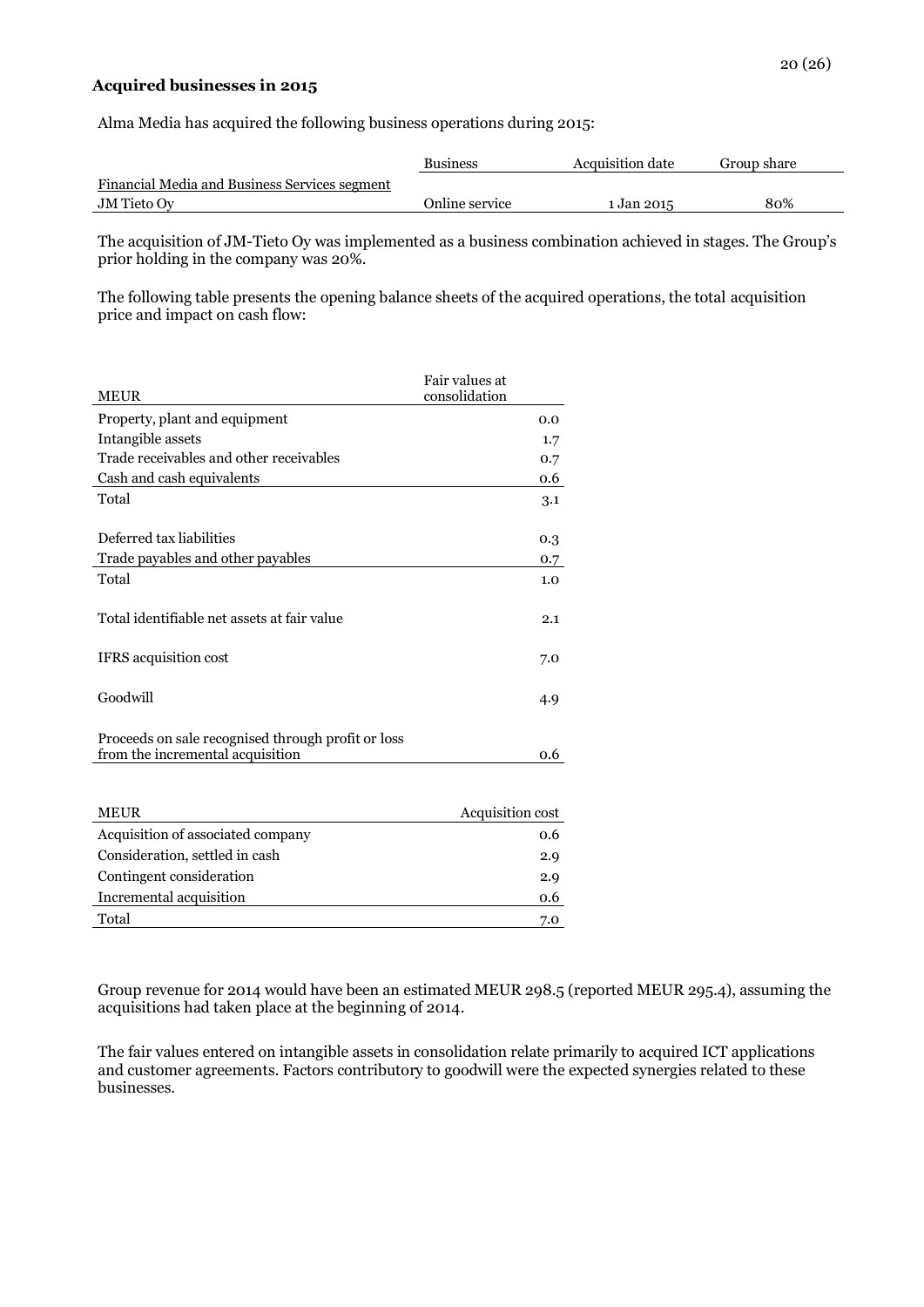#### **Contingent considerations**

Contingent considerations arising from business acquisitions are classified as financial liabilities recognised at fair value through profit or loss. The amount of the contingent considerations due to acquisitions and business arrangements is based on the revenue and operating profits of the acquired businesses in 2015.

| CONTINGENT CONSIDERATION                                               |      |      |         |
|------------------------------------------------------------------------|------|------|---------|
| <b>LIABILITY</b>                                                       |      |      |         |
| <b>MEUR</b>                                                            |      |      |         |
| Initial recognition of the liability                                   |      |      | 2.9     |
| Change in fair value during previous financial periods                 |      |      | 0.0     |
| Considerations, settled in cash                                        |      |      | 0.0     |
| Change in fair value during the financial period                       |      |      | 0.0     |
| Fair value of the contingent consideration liability at the end of the |      |      |         |
| period                                                                 |      |      | 2.9     |
|                                                                        |      |      |         |
| REVENUE BY GEOGRAPHICAL AREA                                           | 2015 | 2014 | 2014    |
| <b>MEUR</b>                                                            | O1   | O1   | $Q1-Q4$ |
| Finland <sup>*</sup> )                                                 | 62.2 | 63.3 | 258.5   |
| Other EU countries *)                                                  | 9.8  | 9.4  | 36.9    |
| Other countries *)                                                     | 0.0  | 0.0  | 0.0     |
| Total                                                                  | 71.9 | 72.7 | 295.4   |

*\*) Revenue by geographical area is presented in accordance with the countries in which the Group's units are located.*

## **Information by segment**

The business segments of Alma Media are Digital Consumer Services, Financial Media and Business Services, National Consumer Media and Regional Media. The descriptive section of the interim report presents the revenue and operating profits of the segments and the allocation of the associated companies' results to the reporting segments.

The following table presents the assets and liabilities by segment, as well as the non-allocated asset and liability items.

#### ASSETS BY SEGMENT

|                                              |             | 31 Mar | $31$ Dec |
|----------------------------------------------|-------------|--------|----------|
| <b>MEUR</b>                                  | 31 Mar 2015 | 2014   | 2014     |
| Digital Consumer Services                    | 89.2        | 93.0   | 89.5     |
| <b>Financial Media and Business Services</b> | 43.1        | 37.0   | 35.0     |
| National Consumer Media                      | 3.3         | 4.9    | 3.6      |
| Regional Media                               | 66.3        | 76.5   | 67.8     |
| Segments total                               | 201.9       | 211.4  | 196.0    |
| Non-allocated assets and eliminations        | 65.4        | 61.2   | 60.2     |
| Total                                        | 267.4       | 272.6  | 256.1    |

#### LIABILITIES BY SEGMENT

| <u>LIZ ND LEI LIENZ D'I NENTRI ETY L</u>     |             | 31 Mar | $31$ Dec |
|----------------------------------------------|-------------|--------|----------|
| <b>MEUR</b>                                  | 31 Mar 2015 | 2014   | 2014     |
| Digital Consumer Services                    | 18.6        | 17.2   | 16.6     |
| <b>Financial Media and Business Services</b> | 11.4        | 11.0   | 9.6      |
| National Consumer Media                      | 4.7         | 4.7    | 5.1      |
| Regional Media                               | 75.5        | 87.1   | 67.3     |
| Segments total                               | 110.2       | 120.0  | 98.7     |
| Non-allocated liabilities and eliminations   | 60.4        | 61.4   | 53.8     |
| Total                                        | 170.5       | 181.3  | 152.5    |

## **Provisions**

The company's provisions totalled MEUR 0.3 (4.1) on 31 March 2015. It has not been necessary to change the estimates made when the provisions were entered.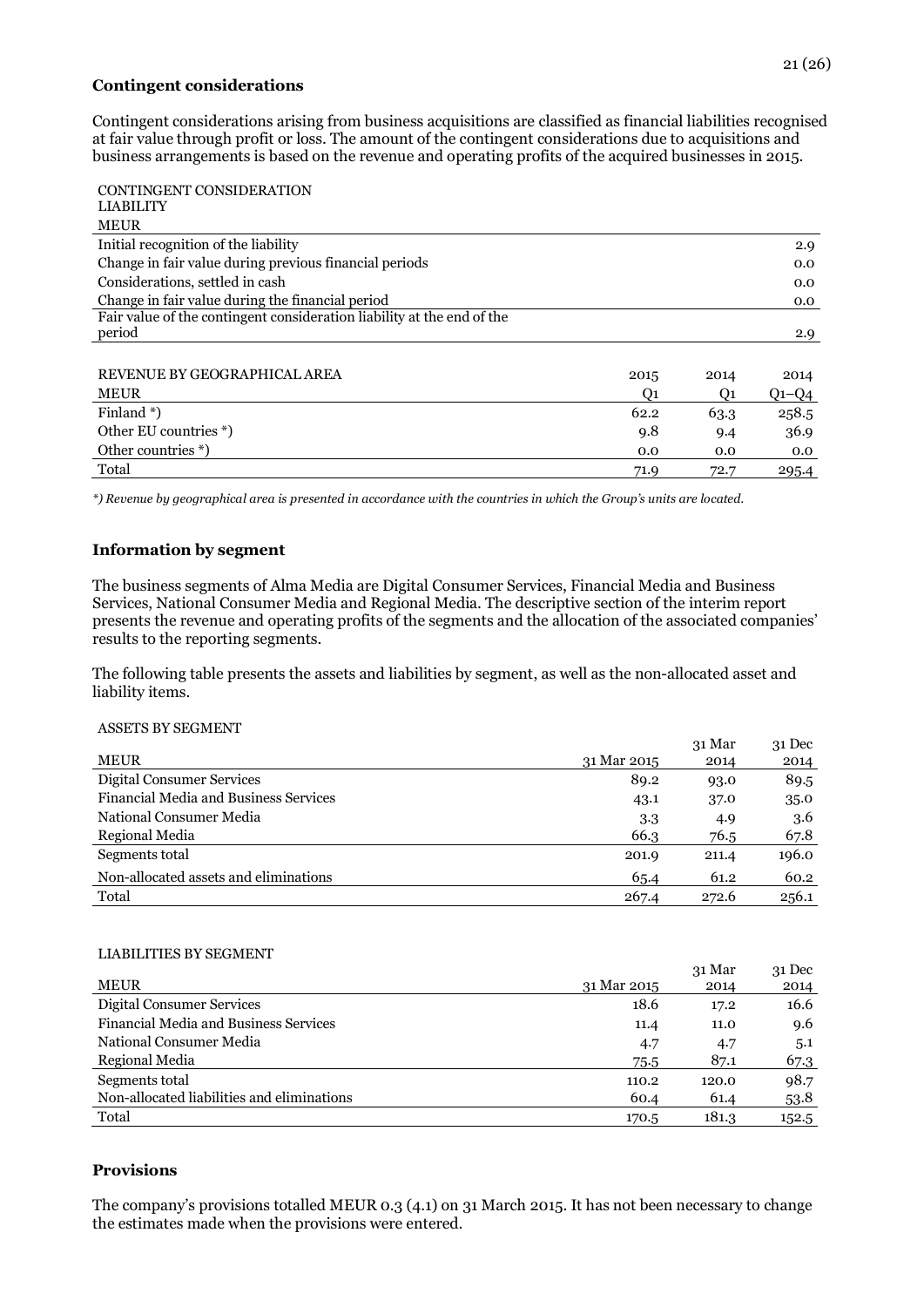#### **Commitments and contingencies**

#### COMMITMENTS AND CONTINGENCIES

|                                                   |             | 31 Mar | 31 Dec |
|---------------------------------------------------|-------------|--------|--------|
| <b>MEUR</b>                                       | 31 Mar 2015 | 2014   | 2014   |
| Collateral for others                             |             |        |        |
| Guarantees                                        | 1.4         | 1.4    | 1.4    |
| Other commitments and contingencies               | 1.7         |        | 1.9    |
| Minimum lease payments on other lease agreements: |             |        |        |
| Within one year                                   | 8.6         | 8.6    | 9.2    |
| Within $1-5$ years                                | 24.9        | 26.9   | 26.7   |
| After 5 years                                     | 30.3        | 36.1   | 32.5   |
| Total                                             | 63.8        | 71.7   | 68.3   |
|                                                   |             |        |        |

In addition, the Group has purchase agreements that, based on IFRIC 4, include a lease component as per IAS 17. Minimum payments based on these agreements: 0.2 0.4 0.2

#### DERIVATIVE CONTRACTS

|                                                         |             | 31 Mar | $31$ Dec |
|---------------------------------------------------------|-------------|--------|----------|
| <b>MEUR</b>                                             | 31 Mar 2015 | 2014   | 2014     |
| Commodity derivative contracts, electricity derivatives |             |        |          |
| Fair value*                                             | 0.0         | $-0.1$ | $-0.1$   |
| Nominal value                                           | 1.9         | 0.6    | 0.4      |
| Interest rate derivatives                               |             |        |          |
| Fair value*                                             | $-0.7$      | $-0.3$ | $-0.7$   |
| Nominal value                                           | 19.6        | 15.8   | 19.7     |
| Foreign currency derivatives                            |             |        |          |
| Fair value*                                             | 0.0         | 0.0    | 0.0      |
| Nominal value                                           | $1.5\,$     | 0.0    | $1.5\,$  |
|                                                         |             |        |          |

*\* The fair value represents the return that would have arisen if the derivative had been cleared on the balance sheet date.*

#### **Related party transactions**

Alma Media Group's related parties are the major shareholders of the parent company, associated companies and companies owned by them. Related parties also include the Group's senior management and their related parties (members of the Board of Directors, President and CEO and Managing Directors, and the Group Executive Team). The following table summarises the business operations undertaken between Alma Media and its related parties as well as the status of their receivables and liabilities:

| <b>RELATED PARTY TRANSACTIONS</b>                                         | 2015 | 2014 | 2014    |
|---------------------------------------------------------------------------|------|------|---------|
| <b>MEUR</b>                                                               | Q1   | Q1   | $Q1-Q4$ |
| Sales of goods and services                                               | 0.0  | 0.2  | 0.8     |
| Associated companies                                                      | 0.0  | 0.1  | 0.7     |
| Principal shareholders                                                    | 0.0  | 0.0  | 0.0     |
| Corporations where management exercises influence                         | 0.0  | 0.0  | 0.0     |
| Purchases of goods and services                                           | 0.7  | 0.7  | 3.1     |
| Associated companies                                                      | 0.6  | 0.6  | 3.1     |
| Principal shareholders                                                    | 0.0  | 0.0  | 0.0     |
| Corporations where management exercises influence                         | 0.0  | 0.0  | 0.0     |
| Trade receivables, loan and other receivables at the end of the reporting |      |      |         |
| period                                                                    | 0.0  | 0.1  | 0.1     |
| Associated companies                                                      | 0.0  | 0.1  | 0.1     |
| Trade payables at the reporting date                                      | 0.0  | 0.1  | 0.0     |
| Associated companies                                                      | 0.0  | 0.1  | 0.0     |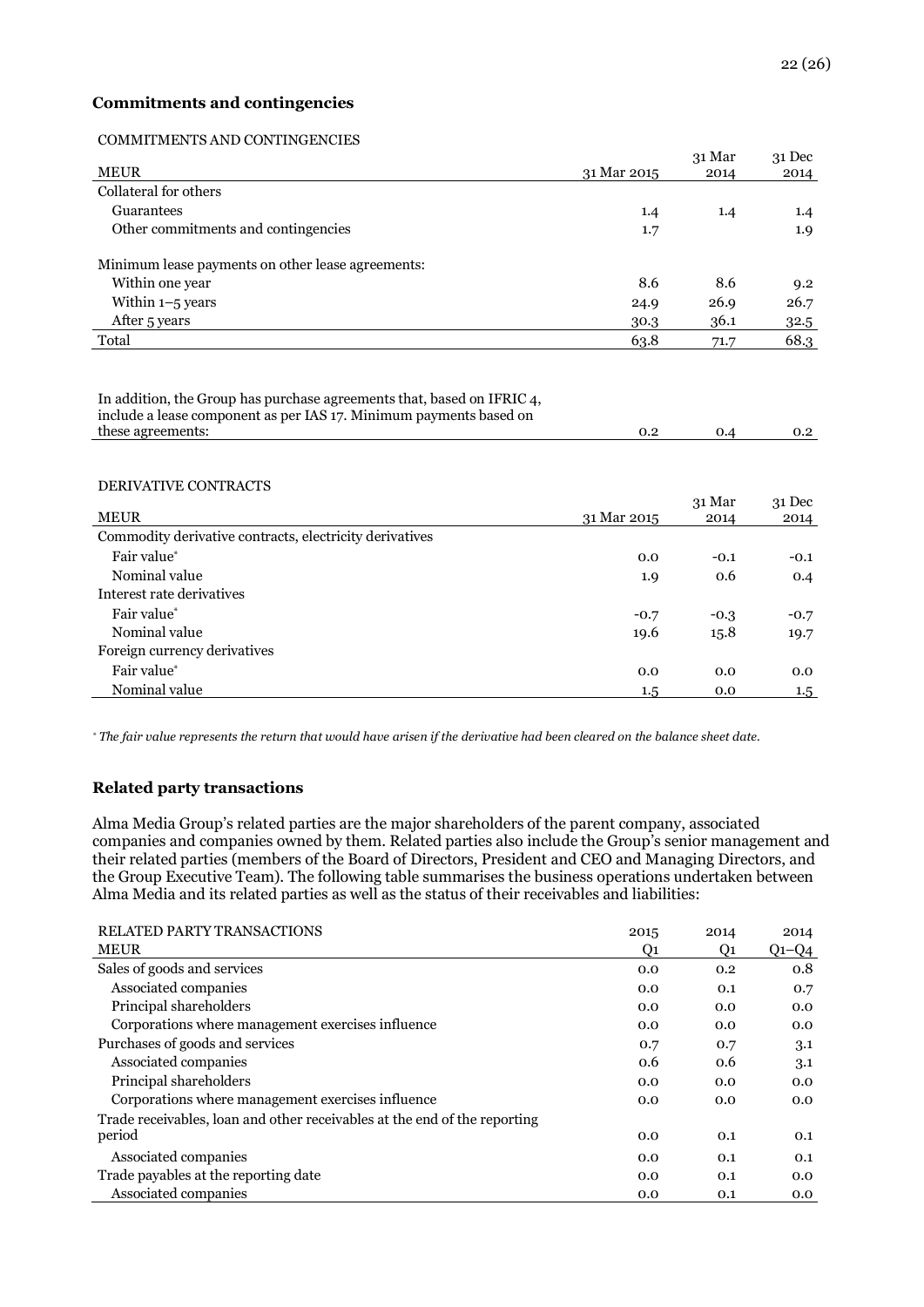## **Option programme**

Alma Media has the option programme 2009 in effect. The programme is an incentive and commitment system for Group management.

Under the option programme 2009, a maximum total of 2,130,000 stock options could be granted during 2009–2011, and these could be exercised to subscribe to a maximum of 2,130,000 Alma Media shares, either new or in possession of the company. Of the total number of options, 710,000 were marked 2009A, 710,000 were marked 2009B and 710,000 were marked 2009C.

The option programmes 2009A and 2009B have ended.

A total of 640,000 options were issued under the 2009C programme. The share subscription period for 2009C is 1 April 2014–31 March 2016. The management has 535,000 options 2009C in its possession. The share subscription price was EUR 7.23 in March 2015.

If all the subscription rights are exercised, the option programme 2009 will dilute the holdings of the earlier shareholders by a maximum of 2.0%.

## **Share-based incentive plan**

The Performance Share Plan for the key employees of Alma Media Group, approved by the Board of Directors of Alma Media Corporation in February 2012, has ended. The performance target was not achieved in the specified performance periods and the arrangement was not realised.

#### **New share-based incentive plan**

The Board of Directors of Alma Media Corporation has approved the establishment of a new long-term share-based incentive programme for the key management of Alma Media.

The objective of LTI 2015 is to align the interests of the participants with those of Alma Media's shareholders by creating a long-term equity interest for the participants and, thus, to increase the company value in the long term as well as to drive performance culture, to retain participants and to offer them with competitive compensation for excellent performance in the company.

The LTI 2015 arrangement consists of annually commencing individual plans, each subject to separate Board approval. Each of the individual plans consists of three main elements: an investment in Alma Media shares as a precondition for the key management member's participation in LTI 2015, matching shares based on the above share investment and the possibility of earning performance-based matching shares.

## *The matching share plan*

In the matching share plan the participant receives a fixed amount of matching shares against an investment in Alma Media shares.

In the first matching share plan commencing in the year 2015 the participant will receive two matching shares for each invested share free of charge after a two-year vesting period. If all the eligible key management members participate in the matching share plan by investing the maximum amount of shares, the maximum aggregate amount of the first matching shares is 159,000 shares (gross amount from which taxes are withheld).

#### *The performance matching plan*

The performance matching plan comprises a five-year performance period in total. The potential share rewards will be delivered in tranches after three and five years if the performance targets set by the Board of Directors are attained.

The performance measures used in the first performance matching plan commencing in the year 2015 are based on the company's profitable growth and share value. If the performance targets set by the Board of Directors are attained in full, the participant will receive in total four matching shares for each invested share free of charge. In that case, if all the eligible key management members participate in the performance matching plan by investing the maximum amount of shares, the maximum aggregate amount of the first performance matching shares is 318,000 shares (gross amount from which taxes are withheld).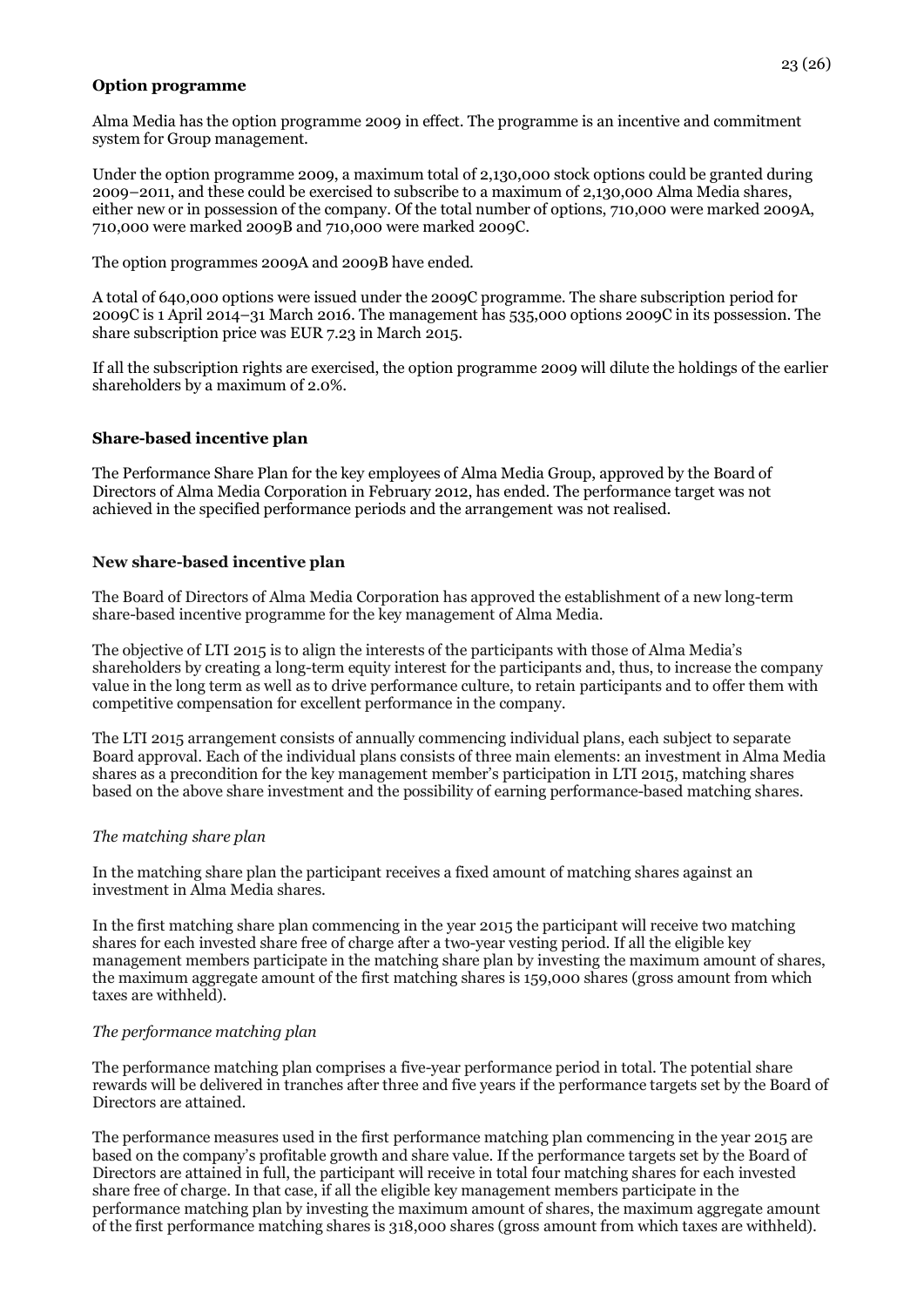#### *Other information*

At most 35 people are eligible to participate in the first plan under the LTI 2015 arrangement, commencing in 2015.

The Board of Directors anticipates that no new shares will be issued in connection with the new share-based incentive plan and, therefore, the plan will have no dilutive effect on the number of the company's registered shares. The Board of Directors has in the notice to the Annual General Meeting published on 13 February 2015 proposed to the Annual General Meeting held on 17 March 2015 that the Board of Directors be authorised to decide on the repurchase of a maximum of 754,000 shares in one or more lots and, further, that the Board of Directors be authorised to decide on a share issue by transferring shares in possession of the company to implement incentive programmes.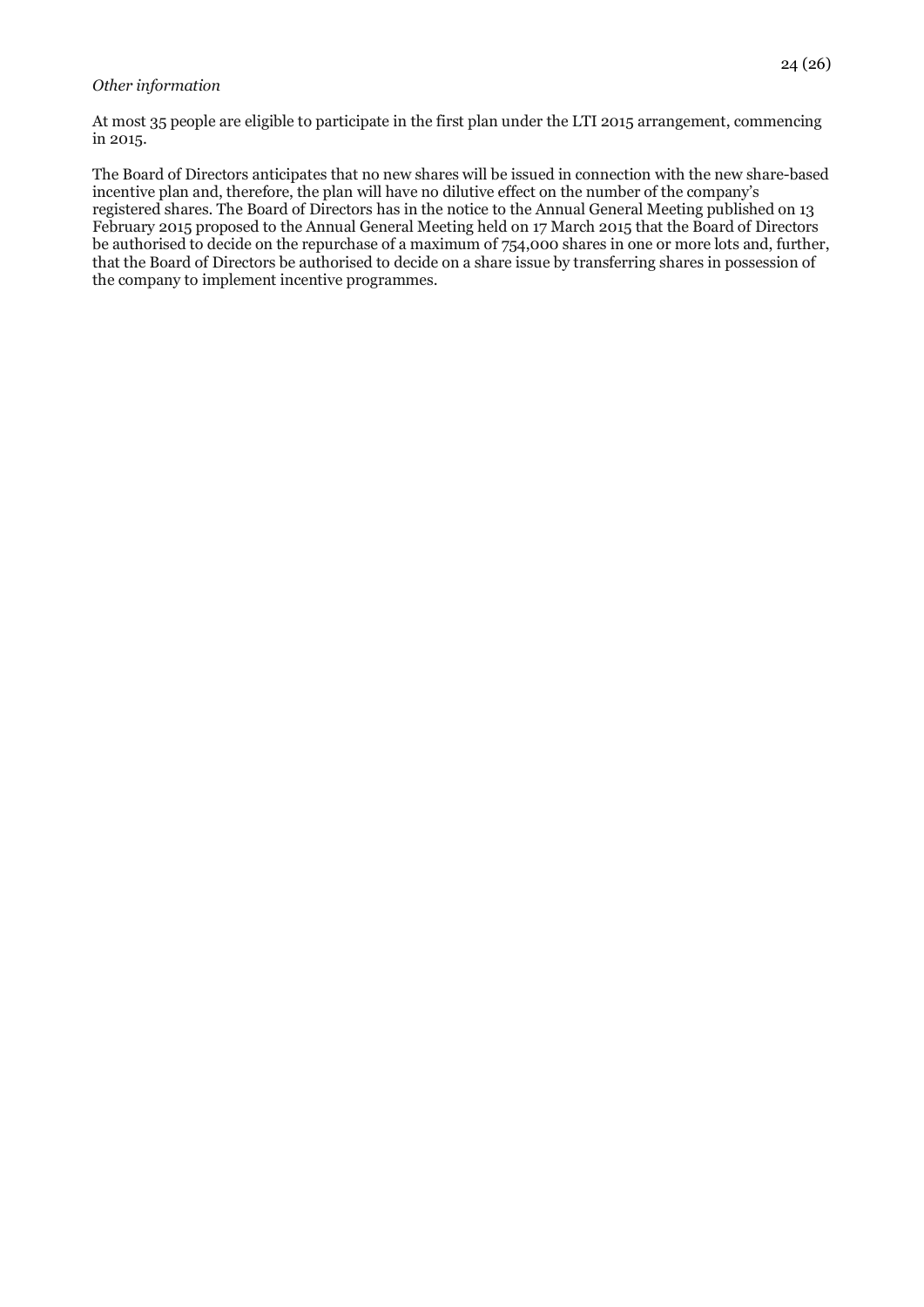| <b>QUARTERLY INFORMATION</b>                                            | 2015           | 2014           | 2014          | 2014          | 2014           | 2013          | 2013          | 2013           | 2013           |
|-------------------------------------------------------------------------|----------------|----------------|---------------|---------------|----------------|---------------|---------------|----------------|----------------|
| <b>MEUR</b>                                                             | Q <sub>1</sub> | Q <sub>4</sub> | $7 - 9$       | $4 - 6$       | Q <sub>1</sub> | Q4            | $Q_3$         | Q <sub>2</sub> | Q <sub>1</sub> |
| <b>REVENUE</b>                                                          | 71.9           | 76.6           | 70.5          | 75.7          | 72.7           | 77.3          | 71.7          | 76.3           | 74.9           |
| <b>Digital Consumer Services</b><br><b>Financial Media and Business</b> | 14.5           | 14.7           | 13.5          | 14.0          | 13.6           | 12.9          | 12.3          | 13.4           | 14.1           |
| <b>Services</b>                                                         | 13.8           | 14.0           | 12.2          | 13.1          | 13.7           | 15.4          | 13.1          | 14.4           | 14.0           |
| National Consumer Media                                                 | 9.9            | 11.2           | 11.5          | 12.7          | 11.5           | 12.4          | 12.2          | 12.4           | 12.0           |
| Regional Media                                                          | 34.9           | 38.3           | 34.6          | 37.2          | 35.1           | 38.2          | 35.1          | 37.2           | 36.6           |
| Eliminations and non-allocated                                          | $-1.2$         | $-1.6$         | $-1.3$        | $-1.4$        | $-1.3$         | $-1.6$        | $-1.0$        | $-1.0$         | $-1.8$         |
| TOTAL EXPENSES EXCLUDING<br>NON-RECURRING ITEMS                         | 70.0           | 71.2           | 63.5          | 69.5          | 70.2           | 71.1          | 64.1          | 71.9           | 69.6           |
| <b>Digital Consumer Services</b>                                        | 11.8           | 12.9           | 10.9          | 11.5          | 11.5           | 11.5          | 10.1          | 10.5           | 11.3           |
| Financial Media and Business                                            |                |                |               |               |                |               |               |                |                |
| Services                                                                | 11.9           | 12.2           | 10.0          | 11.7          | 12.4           | 12.8          | 10.9          | 12.7           | 12.7           |
| National Consumer Media                                                 | 10.2           | 11.1           | 10.7          | 11.1          | 10.4           | 11.3          | 10.4          | 11.4           | 11.2           |
| Regional Media                                                          | 34.8           | 34.6           | 32.0          | 34.3          | 35.0           | 34.6          | 32.4          | 35.9           | 34.5           |
| Eliminations and non-allocated                                          | 1.4            | 0.5            | $-0.1$        | 0.9           | 0.9            | 0.9           | 0.3           | 1.4            | $-0.1$         |
| EBITDA EXCLUDING NON-                                                   |                |                |               |               |                |               |               |                |                |
| <b>RECURRING ITEMS</b>                                                  | 5.3            | 8.9            | 10.4          | 9.7           | 6.1            | 10.1          | 11.4          | 8.0            | $8.0\,$        |
| <b>Digital Consumer Services</b>                                        | 4.1            | 3.3            | 4.1           | 3.9           | 3.5            | 2.6           | 3.6           | 4.2            | 4.1            |
| Financial Media and Business                                            |                |                |               |               |                |               |               |                |                |
| Services<br>National Consumer Media                                     | 2.1            | 1.9            | 2.3           | 1.4           | 1.5            | 2.7           | 2.4           | 1.9            | 1.5            |
|                                                                         | $-0.3$         | 0.1            | 0.8           | 1.7           | 1.2            | 1.1           | 1.9           | 0.9            | 0.9            |
| Regional Media<br>Eliminations and non-allocated                        | 1.0<br>$-1.6$  | 4.6<br>$-1.0$  | 4.0<br>$-0.6$ | 4.4<br>$-1.6$ | 1.8<br>$-1.9$  | 5.5<br>$-1.8$ | 4.3<br>$-0.7$ | 2.7<br>$-1.7$  | 2.8            |
| <b>OPERATING PROFIT/LOSS</b>                                            |                |                |               |               |                |               |               |                | $-1.3$         |
| <b>EXCLUDING NON-RECURRING</b>                                          |                |                |               |               |                |               |               |                |                |
| <b>ITEMS</b>                                                            | 1.9            | 5.6            | 7.0           | 6.3           | 2.6            | 6.4           | 7.8           | 4.6            | 5.5            |
| <b>Digital Consumer Services</b>                                        | 2.7            | 1.9            | 2.6           | 2.5           | 2.2            | 1.5           | 2.2           | 2.9            | 2.8            |
| Financial Media and Business                                            |                |                |               |               |                |               |               |                |                |
| Services                                                                | 1.9            | 1.8            | 2.2           | 1.3           | 1.4            | 2.6           | 2.2           | 1.7            | 1.3            |
| National Consumer Media                                                 | $-0.3$         | 0.1            | 0.8           | 1.7           | 1.1            | $1.1\,$       | 1.8           | 0.9            | 0.9            |
| Regional Media                                                          | 0.2            | 3.8            | 2.6           | 3.0           | 0.2            | 3.6           | 2.7           | 1.3            | 2.1            |
| Eliminations and non-allocated                                          | $-2.6$         | $-2.0$         | $-1.2$        | $-2.2$        | $-2.3$         | $-2.4$        | $-1.3$        | $-2.2$         | $-1.6$         |
| % OF REVENUE                                                            | 2.7            | 7.3            | 9.9           | 8.3           | 3.5            | 8.2           | 10.8          | 6.0            | 7.3            |
| <b>Digital Consumer Services</b>                                        | 18.8           | 12.9           | 19.2          | 17.9          | 15.9           | 11.3          | 18.2          | 21.6           | 19.9           |
| <b>Financial Media and Business</b>                                     |                |                |               |               |                |               |               |                |                |
| <b>Services</b>                                                         | 14.0           | 13.2           | 17.7          | 10.2          | 10.0           | 16.7          | 16.9          | 12.0           | 9.6            |
| National Consumer Media                                                 | $-3.1$         | 1.1            | 6.6           | 13.1          | 9.8            | 8.8           | 15.1          | 7.4            | 7.2            |
| Regional Media                                                          | 0.5            | 9.9            | 7.7           | 8.0           | 0.6            | 9.5           | 7.8           | 3.5            | 5.7            |
| Non-allocated                                                           | 0.0            | 0.0            | 0.0           | 0.0           | 0.0            | 0.0           | 0.0           | 0.0            | 0.0            |
| NON-RECURRING ITEMS                                                     | 0.8            | $-0.8$         | $-0.5$        | $-0.2$        | 0.5            | $-2.0$        | 0.0           | 4.9            | 0.0            |
| <b>Digital Consumer Services</b><br>Financial Media and Business        | 0.0            | 1.6            | 0.0           | 0.0           | 0.0            | $-0.1$        | 0.0           | 8.4            | 0.0            |
| Services                                                                | 0.6            | $-0.5$         | $-0.5$        | 0.0           | 0.7            | 0.0           | 0.0           | 0.0            | 0.0            |
| National Consumer Media                                                 | 0.0            | $-0.6$         | $0.0\,$       | 0.0           | 0.0            | 0.0           | $-0.3$        | 0.0            | 0.0            |
| Regional Media                                                          | 0.2            | $-1.3$         | 0.0           | 0.0           | 0.0            | $-2.0$        | 0.3           | $-3.5$         | 0.0            |
| Non-allocated                                                           | 0.0            | 0.0            | 0.0           | $-0.2$        | $-0.2$         | 0.0           | 0.0           | 0.0            | 0.0            |
| OPERATING PROFIT/LOSS                                                   | 2.7            | 4.8            | 6.5           | 6.1           | 3.2            | 4.3           | 7.8           | 9.5            | 5.4            |
| <b>Digital Consumer Services</b>                                        | 2.7            | 3.5            | 2.6           | 2.5           | 2.2            | 1.4           | 2.2           | 11.3           | 2.8            |
| Financial Media and Business                                            |                |                |               |               |                |               |               |                |                |
| Services                                                                | 2.5            | 1.4            | 1.6           | 1.3           | 2.1            | 2.6           | 2.2           | 1.7            | 1.3            |
| National Consumer Media                                                 | $-0.3$         | $-0.4$         | 0.8           | 1.7           | 1.1            | 1.1           | 1.8           | 0.9            | 0.9            |
| Regional Media                                                          | 0.4            | 2.5            | 2.6           | 3.0           | 0.2            | 1.7           | 2.7           | $-2.2$         | 2.0            |
| Non-allocated                                                           | $-2.6$         | $-2.0$         | $-1.2$        | $-2.3$        | $-2.4$         | $-2.4$        | $-1.3$        | $-2.2$         | $-1.6$         |
| Finance income                                                          | 0.1            | 0.1            | $\mathbf 0$   | 0.2           | 0.1            | 0.5           | 0.9           | 0.5            | 0.4            |
| Finance expenses                                                        | 0.6            | 0.7            | 0.8           | 0.9           | $0.8\,$        | 0.7           | 0.8           | 0.5            | 0.6            |
| Share of profit of associated<br>companies                              | 0.0            | 1.1            | 0.2           | 0.3           | 0.1            | $-4.4$        | $-0.2$        | 0.2            | 0.2            |
| PROFIT BEFORE TAX                                                       | 2.4            | 5.4            | 5.9           | 5.8           | 2.7            | $-0.3$        | 7.7           | 9.5            | 5.4            |
| Income tax                                                              | -0.6           | $-1.3$         | $-1.1$        | $-1.0$        | $-0.5$         | $-1.7$        | $-1.8$        | $-1.6$         | $-1.4$         |
| PROFIT FOR THE PERIOD                                                   | 1.8            | 4.0            | 4.8           | 4.8           | 2.2            | $-2.0$        | 5.9           | 7.9            | 4.1            |
|                                                                         |                |                |               |               |                |               |               |                |                |

25 (26 )